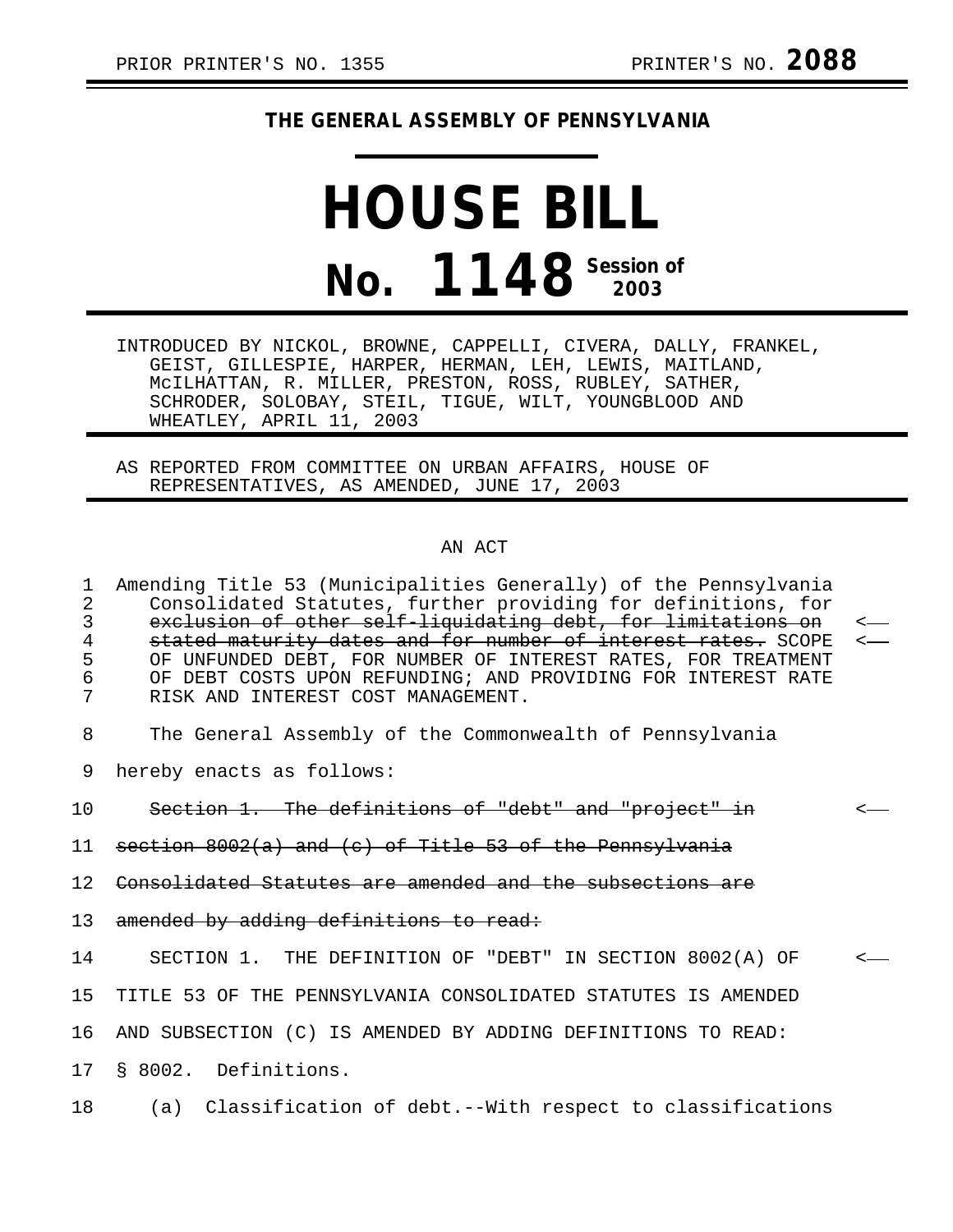1 of debt and subject to additional definitions contained in 2 subsequent provisions of this subpart which are applicable to 3 specific provisions of this subpart, the following words and 4 phrases when used in this subpart shall have the meanings given 5 to them in this section unless the context clearly indicates 6 otherwise:

7 "Debt." The amount of all obligations for the payment of 8 money incurred by the local government unit, whether due and 9 payable in all events, or only upon the performances of work, 10 possession of property as lessee, rendering of services by 11 others or other contingency, including the total amount due 12 under a qualified prepayment agreement, except the following: 13 (1) Current obligations for the full payment of which 14 current revenues have been appropriated, including tax 15 anticipation notes and current obligations under a qualified 16 prepayment agreement, and current payments for the funding of

17 pension plans.

18 (2) Obligations under contracts for supplies, services 19 and pensions allocable to current operating expenses of 20 future years in which the supplies, services, utilities, 21 insurance premiums, reserves for self insurance, including 22 those established under 42 Pa.C.S. § 8564 (relating to 23 liability insurance and self-insurance) or other benefits are 24 to be expended or furnished, the services rendered<del>, the</del> <-25 utilities used, the insurance premiums, reserves for self-26 insurance or the pensions paid or the benefits under 27 qualified prepayment agreements received. OR THE PENSIONS 28 PAID.

29 (3) Rentals or payments payable in future years under 30 leases, guaranties, subsidy contracts or other forms of 20030H1148B2088 - 2 -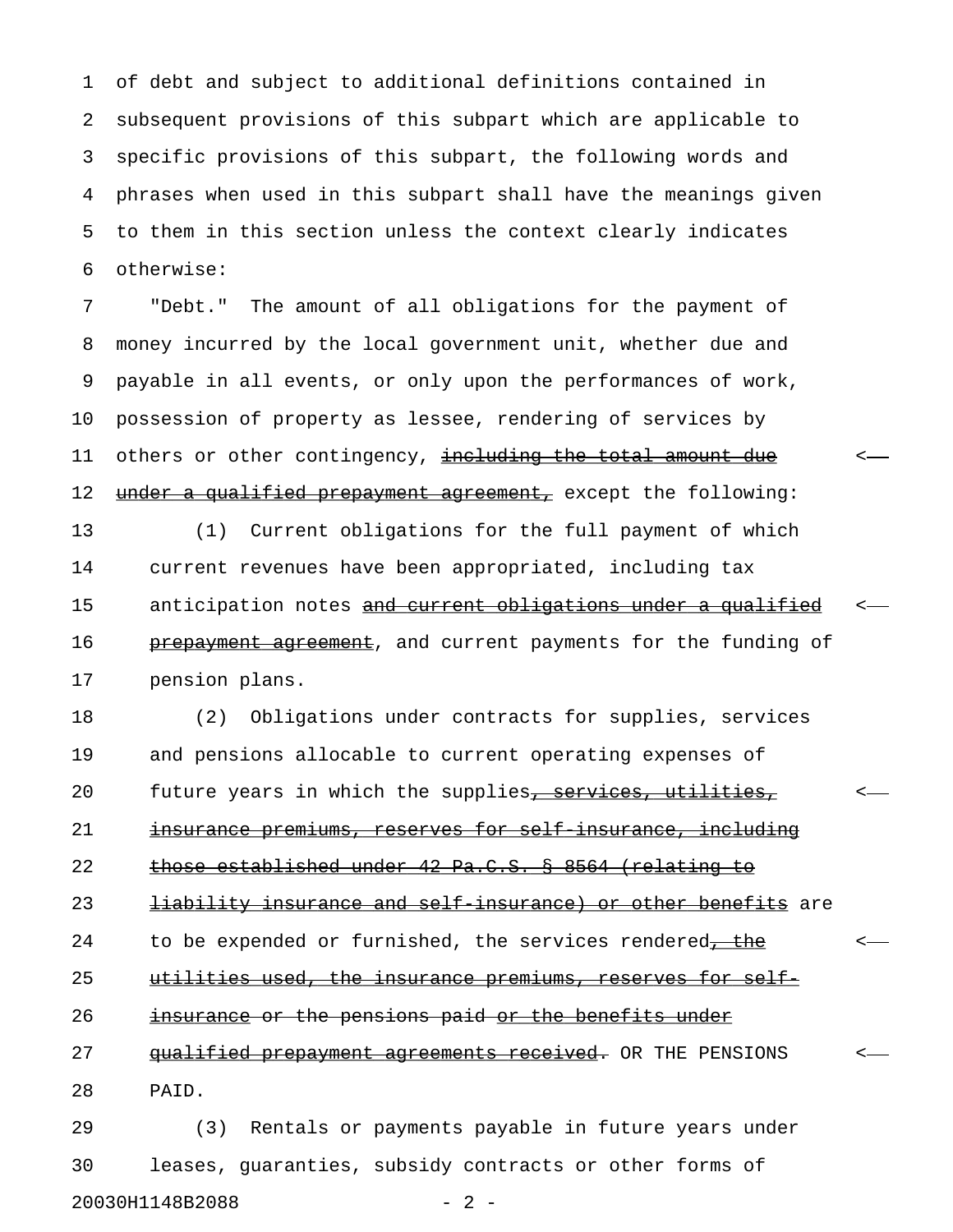1 agreement not evidencing the acquisition of capital assets. 2 This exception shall not apply to rentals or payments under 3 any instruments which would constitute lease rental debt but 4 for the fact that the lessor or obligee is not an entity 5 described in section 8004(a)(1) (relating to when lease or 6 other agreement evidences acquisition of capital asset).

7 (4) Interest or assumed taxes payable on bonds or notes 8 which interest or taxes [is] are not yet overdue.

9 (5) Obligations incurred and payments, including

10 periodic scheduled payments and termination payments, payable

11 pursuant to a qualified interest rate management agreement.

12 which payments are not yet overdue.

13 "Debt management plan." A written debt management plan of \_\_\_\_\_\_\_\_\_\_\_\_\_\_\_\_\_\_\_\_\_\_\_\_\_\_\_\_\_\_\_\_\_\_\_\_\_\_\_\_\_\_\_\_\_\_\_\_\_\_\_\_\_\_\_\_\_\_

14 the local government unit that includes a plain English analysis

15 of the following:

16  $(1)$  The benefits and costs of entering into a qualified 17 prepayment agreement.

18 (2) The early termination, involuntary termination,

19 default and cost considerations associated with a qualified

20 prepayment agreement.

21 - Pepartment." The Department of Community and Economic

- 22 Development of the Commonwealth.
- $23 \times x \times x$

24 "Interest rate management plan." A written plan prepared or \_\_\_\_\_\_\_\_\_\_\_\_\_\_\_\_\_\_\_\_\_\_\_\_\_\_\_\_\_\_\_\_\_\_\_\_\_\_\_\_\_\_\_\_\_\_\_\_\_\_\_\_\_\_\_\_\_\_\_\_

25 reviewed by an independent financial advisor which is not

26 affiliated with any of the parties to a qualified interest rate

27 management agreement, that includes:

28  $(1)$  A schedule listing the amount of debt outstanding

29 for each outstanding debt issue of the local government unit

30 and the expected annual debt service thereon.

20030H1148B2088 - 3 -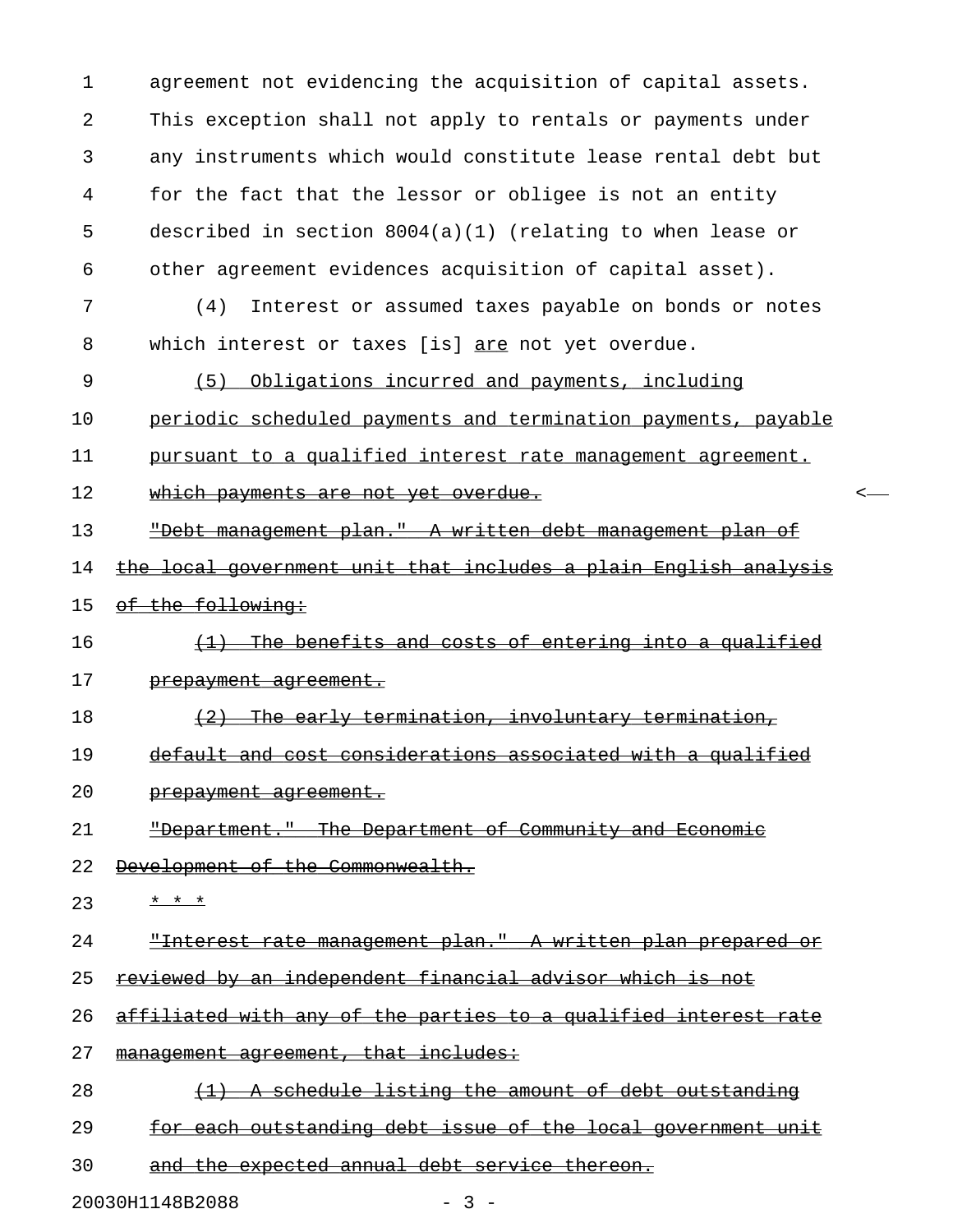| $\mathbf 1$ | A schedule listing the notional amounts outstanding<br>$+2$          |
|-------------|----------------------------------------------------------------------|
| 2           | of each previously executed qualified interest rate                  |
| 3           | management agreement which is then in force and effect.              |
| 4           | A schedule listing all consulting, advisory,<br>(3)                  |
| 5           | brokerage or similar fees paid or payable by the local               |
| 6           | government unit in connection with the qualified interest            |
| 7           | <del>rate management agreement.</del>                                |
| 8           | A schedule listing the anticipated amounts to be<br>$\left(4\right)$ |
| 9           | paid by the local government unit, and to be received from           |
| 10          | the counterparty, in each year during the term of the                |
| 11          | qualified interest rate management agreement.                        |
| 12          | (5) An analysis of the effect of rising interest rate on             |
| 13          | variable rate debt obligations of the local government unit.         |
| 14          | (6) An analysis of the anticipated benefits, costs and               |
| 15          | risks of entering into the qualified interest rate management        |
| 16          | <del>agreement.</del>                                                |
| 17          | (7) The local government unit's plan to monitor the                  |
| 18          | qualified interest rate management agreement.                        |
| 19          | $^{\star}$<br>$\star$<br>$\star$                                     |
| 20          | Other definitions.--Subject to additional definitions<br>(c)         |
| 21          | contained in subsequent provisions of this subpart which are         |
| 22          | applicable to specific provisions of this subpart, the following     |
| 23          | words and phrases when used in this subpart shall have the           |
| 24          | meanings given to them in this section unless the context            |
| 25          | clearly indicates otherwise:                                         |
| 26          | $\star$ $\star$ $\star$                                              |
| 27          | "Project." Includes any of the following:<br><                       |
| 28          | (1) Items of construction, acquisition, extraordinary                |
| 29          | maintenance or repair which have been undertaken by a local          |
| 30          | government unit.                                                     |

20030H1148B2088 - 4 -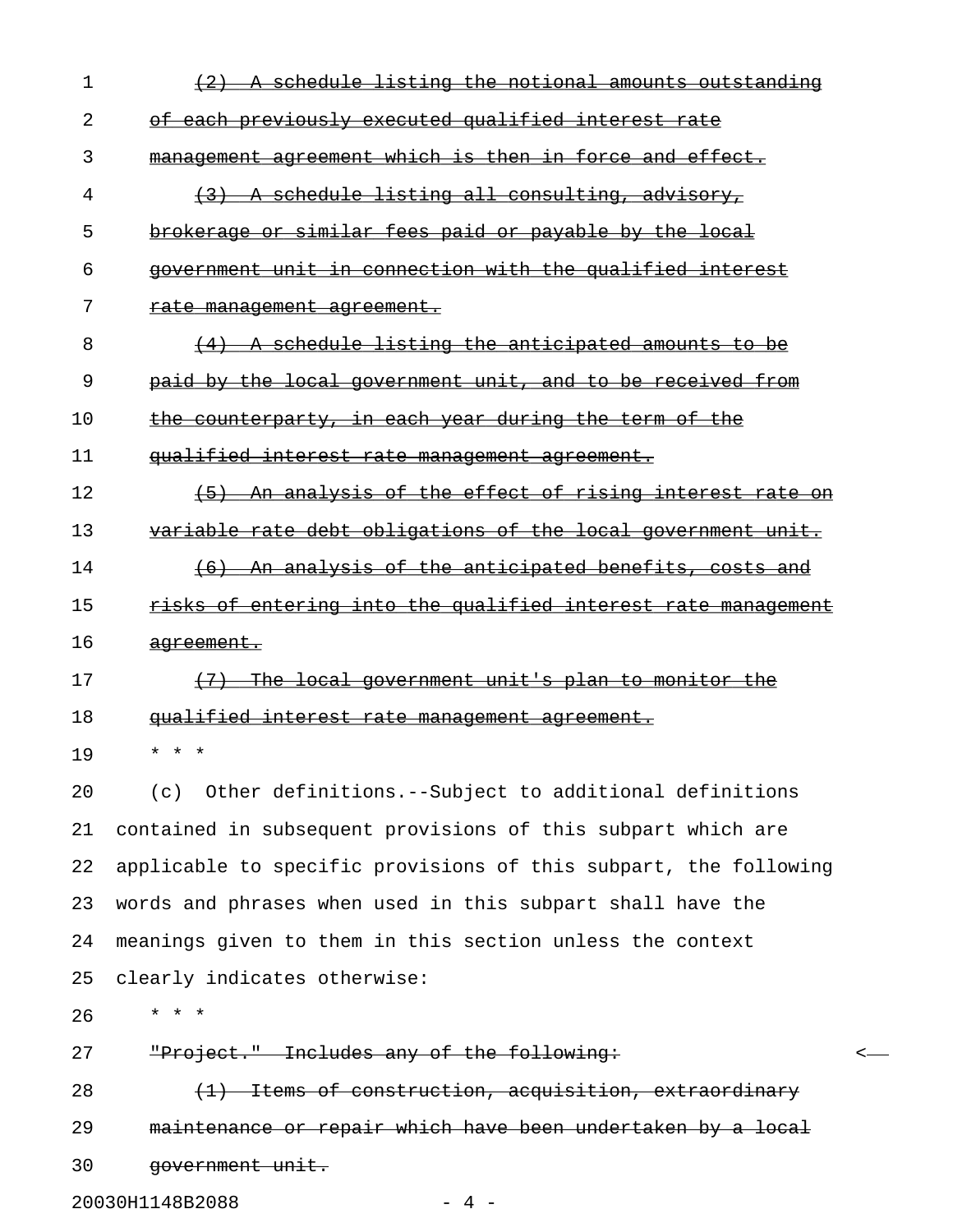1 (2) Preliminary studies, surveying, planning, testing or 2 design work for any undertaking described in paragraph (1). 3 (3) Lands or rights in land to be acquired. 4 (4) Furnishings, machinery, apparatus or equipment 5 normally classified as capital items, but these items must 6 have a useful life of five years or more if financed 7 separately and not as a part of a construction or acquisition 8 <del>project.</del> 9 (5) The local government unit's share of the cost of a 10 project undertaken jointly with one or more other local 11 government units or the Commonwealth or one of its agencies. 12 (6) Countywide revision of assessment of real property. 13  $(7)$  Funding of all or any portion of a reserve, or a 14 contribution toward a combined reserve, pool or other 15 arrangement, relating to self-insurance, which has been 16 established by one or more local government units pursuant to 17 42 Pa.C.S. § 8564 (relating to liability insurance and self-18 insurance) up to, but not exceeding, the amount provided in 19 section 8007 (relating to cost of project). 20 (8) Funding of an unfunded actuarial accrued liability 21 or a portion of an unfunded actuarial accrued liability. 22 (9) Funding or refunding of debt incurred for any or all 23 of the foregoing purposes. 24 (9.1) Funding of the amounts due in current and future 25 vears under a qualified prepayment agreement. 26 (10) Any combination of any or all of the foregoing as 27 any or all of the above may be designated as a project by the 28 governing body for the financing of which it desires to incur 29 debt. 30 (11) Any deficit to be funded by bonds or notes as

20030H1148B2088 - 5 -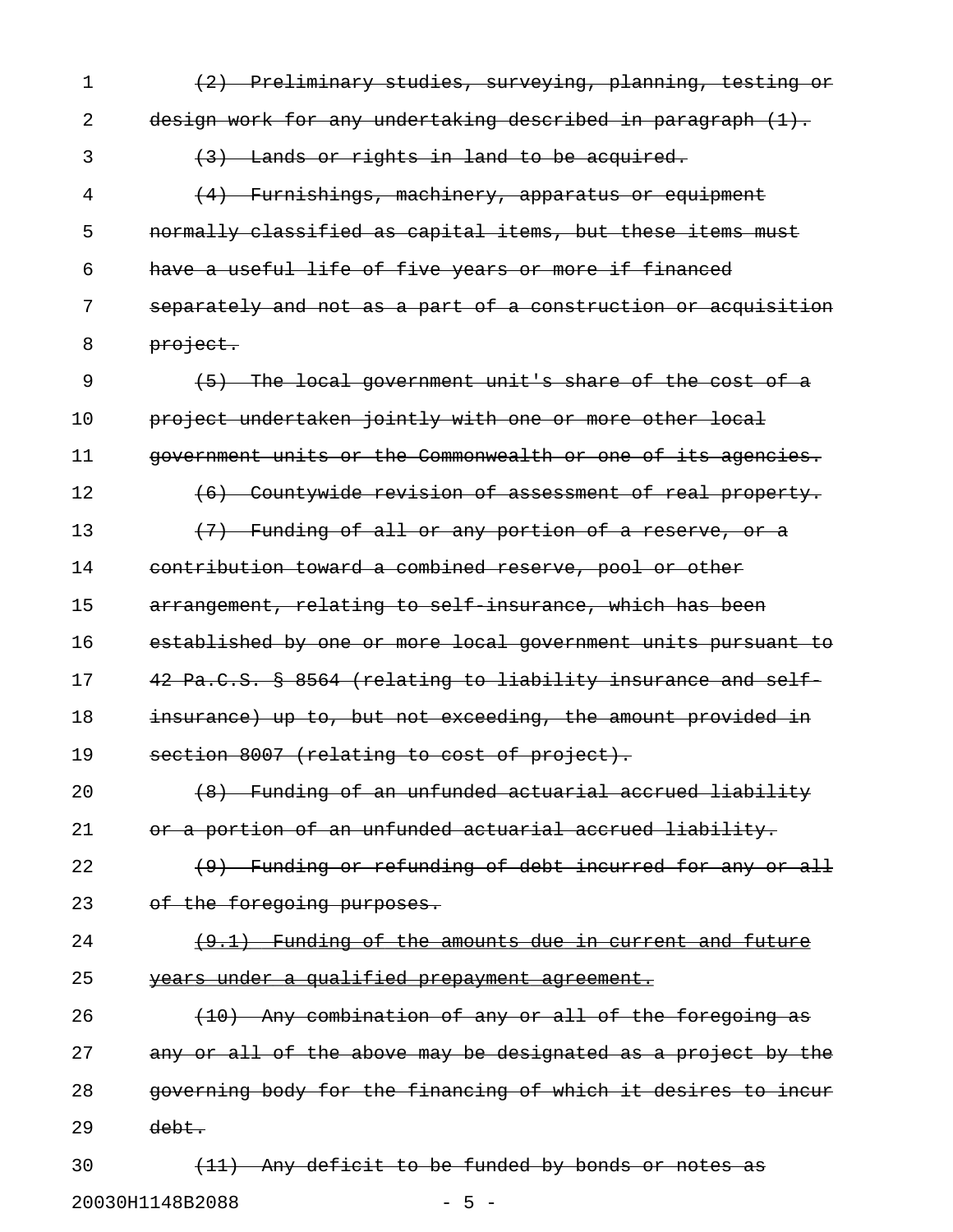- 1 provided in this subpart or the creation of a revolving fund
- 2 for specific improvements.
- $\{12\}$  Where a local government unit has adopted a capital 4 budget, any unfunded portion of the capital budget selected 5 by ordinance for current funding.
- 6 "INDEPENDENT FINANCIAL ADVISOR." A PERSON OR ENTITY < \_\_\_\_\_\_\_\_\_\_\_\_\_\_\_\_\_\_\_\_\_\_\_\_\_\_\_\_\_\_\_\_\_\_\_\_\_\_\_\_\_\_\_\_\_\_\_\_\_\_\_\_
- 7 EXPERIENCED IN THE FINANCIAL ASPECTS AND RISKS OF INTEREST RATE
- 8 MANAGEMENT AGREEMENTS WHO IS RETAINED BY A LOCAL GOVERNMENT UNIT
- 9 TO ADVISE THE LOCAL GOVERNMENT UNIT WITH RESPECT TO A QUALIFIED
- 10 INTEREST RATE MANAGEMENT AGREEMENT. THE INDEPENDENT FINANCIAL
- 11 ADVISOR MAY NOT BE THE OTHER PARTY OR AN AFFILIATE OR AGENT OF
- 12 THE OTHER PARTY ON A QUALIFIED INTEREST RATE MANAGEMENT
- 13 AGREEMENT WITH RESPECT TO WHICH THE INDEPENDENT FINANCIAL
- 14 ADVISOR IS ADVISING A LOCAL GOVERNMENT UNIT. FOR PURPOSES OF
- 15 <u>SECTIONS 8281(B)(2) AND (E)(5) (RELATING TO QUALIFIED INTEREST</u>
- 16 RATE MANAGEMENT AGREEMENTS), THE INDEPENDENT FINANCIAL ADVISOR
- 17 MAY BE RETAINED BY A PUBLIC AUTHORITY.
- 18 "INTEREST RATE MANAGEMENT PLAN." A WRITTEN PLAN PREPARED OR 19 REVIEWED BY AN INDEPENDENT FINANCIAL ADVISOR WITH RESPECT TO A 20 QUALIFIED INTEREST RATE MANAGEMENT AGREEMENT, WHICH INCLUDES:
- 21 (1) A SCHEDULE LISTING THE AMOUNT OF DEBT OUTSTANDING 22 FOR EACH OUTSTANDING DEBT ISSUE OF THE LOCAL GOVERNMENT UNIT 23 AND THE EXPECTED ANNUAL DEBT SERVICE ON THAT DEBT. IN THE 24 CASE OF VARIABLE RATE DEBT, THE SCHEDULE SHALL SET FORTH THE
- 25 ESTIMATED ANNUAL DEBT SERVICE THEREON AND ANNUAL DEBT SERVICE
- 26 ON THE DEBT CALCULATED AT THE MAXIMUM RATE SPECIFIED FOR THE
- 27 VARIABLE RATE DEBT.
- 28 (2) A SCHEDULE LISTING THE NOTIONAL AMOUNTS OUTSTANDING 29 OF EACH PREVIOUSLY EXECUTED QUALIFIED INTEREST RATE
- 30 MANAGEMENT AGREEMENT WHICH IS THEN IN EFFECT.

20030H1148B2088 - 6 -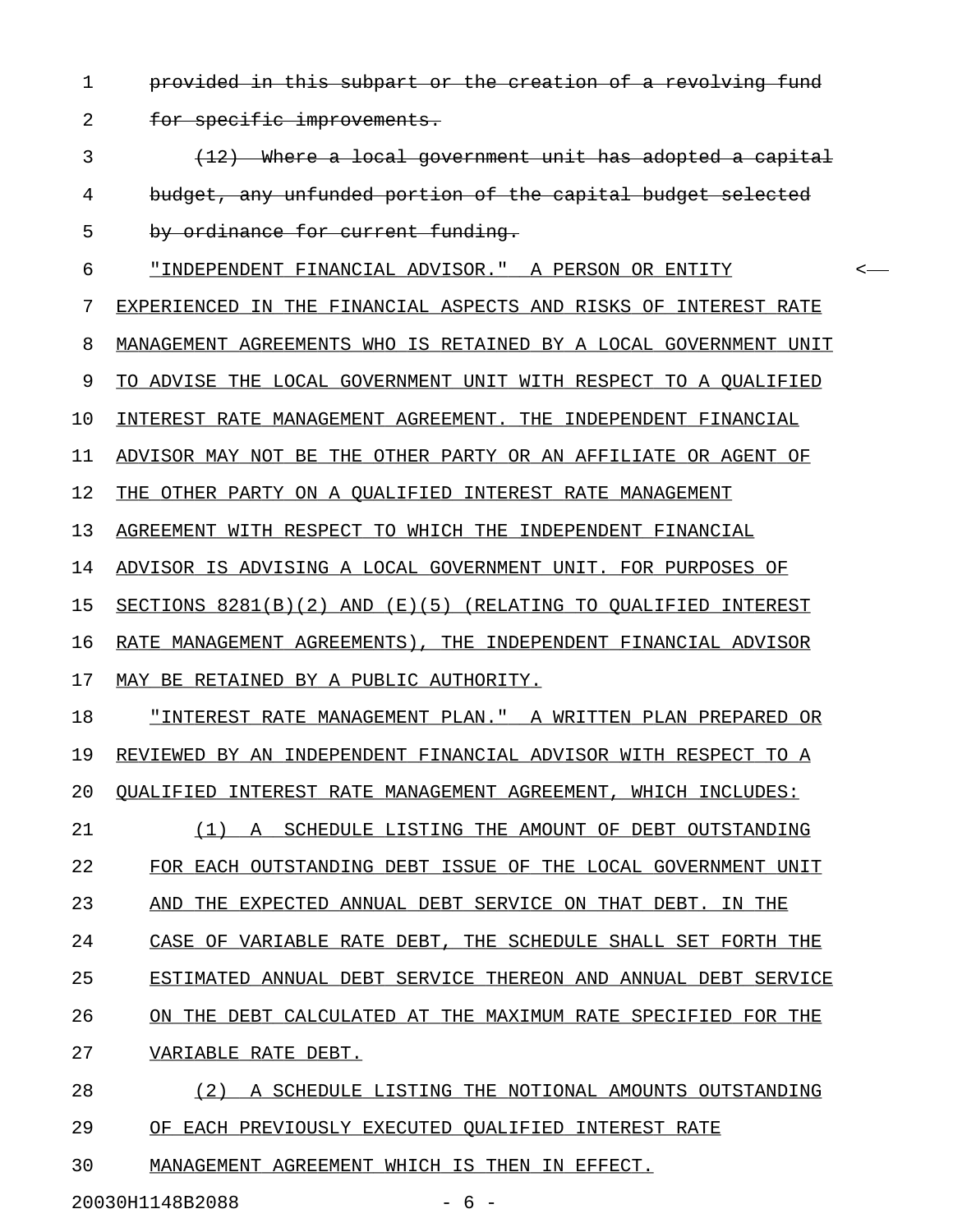1 (3) A SCHEDULE LISTING ALL CONSULTING, ADVISORY, 2 BROKERAGE OR SIMILAR FEES, PAID OR PAYABLE BY THE LOCAL 3 GOVERNMENT UNIT IN CONNECTION WITH THE OUALIFIED INTEREST 4 RATE MANAGEMENT AGREEMENT, AND A SCHEDULE OF ANY FINDER'S 5 FEES, CONSULTING FEES, OR BROKERAGE FEES, PAID OR PAYABLE BY 6 THE OTHER PARTY IN CONNECTION WITH THE QUALIFIED INTEREST 7 RATE MANAGEMENT AGREEMENT. 8 (4) A SCHEDULE LISTING THE ESTIMATED AND MAXIMUM 9 PERIODIC SCHEDULED PAYMENTS TO BE PAID BY THE LOCAL 10 GOVERNMENT UNIT, AND TO BE RECEIVED BY THE LOCAL GOVERNMENT 11 UNIT FROM THE OTHER PARTY, IN EACH YEAR DURING THE TERM OF 12 THE QUALIFIED INTEREST RATE MANAGEMENT AGREEMENT. 13 (5) AN ANALYSIS OF THE INTEREST RATE RISK, BASIS RISK, 14 TERMINATION RISK, CREDIT RISK, MARKET-ACCESS RISK AND OTHER 15 RISKS OF ENTERING INTO THE QUALIFIED INTEREST RATE MANAGEMENT 16 AGREEMENT. THIS PARAGRAPH INCLUDES SCHEDULES OF THE ESTIMATED 17 AND MAXIMUM SCHEDULED PERIODIC PAYMENTS WHICH WOULD BE DUE 18 UNDER THE QUALIFIED INTEREST RATE MANAGEMENT AGREEMENT. 19 (6) AN ANALYSIS OF THE INTEREST RATE RISK, BASIS RISK, 20 TERMINATION RISK, CREDIT RISK, MARKET-ACCESS RISK AND OTHER 21 RISKS TO THE LOCAL GOVERNMENT UNIT OF THE NET PAYMENTS DUE 22 FOR ALL DEBT OUTSTANDING AND ALL QUALIFIED INTEREST RATE 23 MANAGEMENT AGREEMENTS OF THE LOCAL GOVERNMENT UNIT. THIS 24 PARAGRAPH INCLUDES SCHEDULES OF THE ESTIMATED AND MAXIMUM NET 25 PAYMENTS OF TOTAL DEBT SERVICE AND SCHEDULED, PERIODIC, NET 26 PAYMENTS, WHICH WOULD BE DUE UNDER ALL OF THE QUALIFIED 27 INTEREST RATE MANAGEMENT AGREEMENTS. 28 (7) THE LOCAL GOVERNMENT UNIT'S PLAN TO MONITOR INTEREST 29 RATE RISK, BASIS RISK, TERMINATION RISK, CREDIT RISK, MARKET-30 ACCESS RISK AND OTHER RISKS. THIS PARAGRAPH INCLUDES THE

20030H1148B2088 - 7 -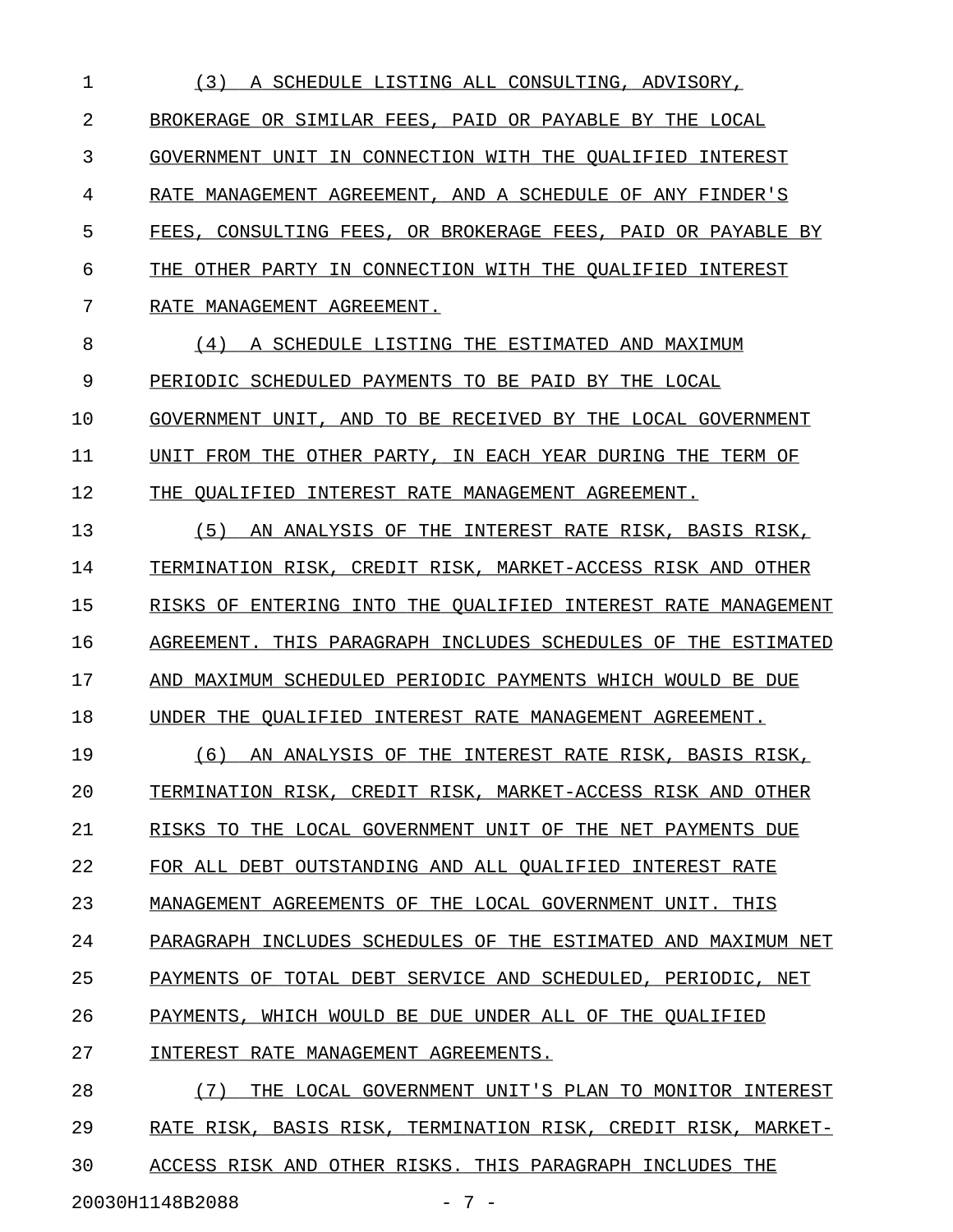| $\mathbf 1$ | VALUATION OF THE MARKET OR TERMINATION VALUE OF ALL                     |                          |
|-------------|-------------------------------------------------------------------------|--------------------------|
| 2           | OUTSTANDING OUALIFIED INTEREST RATE MANAGEMENT AGREEMENTS.              |                          |
| 3           | * * *                                                                   |                          |
| 4           | <u>"Oualified interest rate management agreement." An</u>               |                          |
| 5           | agreement, INCLUDING A CONFIRMATION EVIDENCING A TRANSACTION            | $\overline{\phantom{a}}$ |
| 6           | EFFECTED UNDER A MASTER AGREEMENT, entered into by a local              |                          |
| 7           | government unit in accordance with, and fulfilling the                  |                          |
| 8           | requirements of section 8201.1 8281 (relating to qualified              | $\leftarrow$             |
| 9           | interest rate management agreements), which agreement in the            |                          |
| 10          | judgment of the local government unit is designed to manage             |                          |
| 11          | interest rate risk or interest cost of the local government unit        |                          |
| 12          | <u>on any debt a local government unit is authorized to incur under</u> |                          |
| 13          | this subpart, including, but not limited to, swaps, interest            |                          |
| 14          | rate caps, collars, corridors, ceiling and floor agreements,            |                          |
| 15          | forward agreements, float agreements and other similar                  |                          |
| 16          | arrangements which, in the judgment of the local government             |                          |
| 17          | unit, will assist the local government unit in managing the             |                          |
| 18          | interest rate risk or interest cost of the local government             |                          |
| 19          | unit.                                                                   |                          |
| 20          | * * *                                                                   |                          |
| 21          | "Qualified prepayment agreement." Any agreement entered into            | $\longleftarrow$         |
| 22          | by a local government unit in accordance with, and fulfilling           |                          |
| 23          | the requirements of section 8201.2 (relating to qualified               |                          |
| 24          | prepayment agreements), the term of which is more than one year         |                          |
| 25          | but not more than five years entered into by a local government         |                          |
| 26          | unit for supplies, services, utilities, insurance premiums,             |                          |
| 27          | reserves for self insurance, including those established                |                          |
| 28          | pursuant to 42 Pa.C.S. § 8564 (relating to liability insurance          |                          |
| 29          | and self insurance) or any other obligation not evidencing the          |                          |
| 30          | acquisition of capital assets.                                          |                          |

20030H1148B2088 - 8 -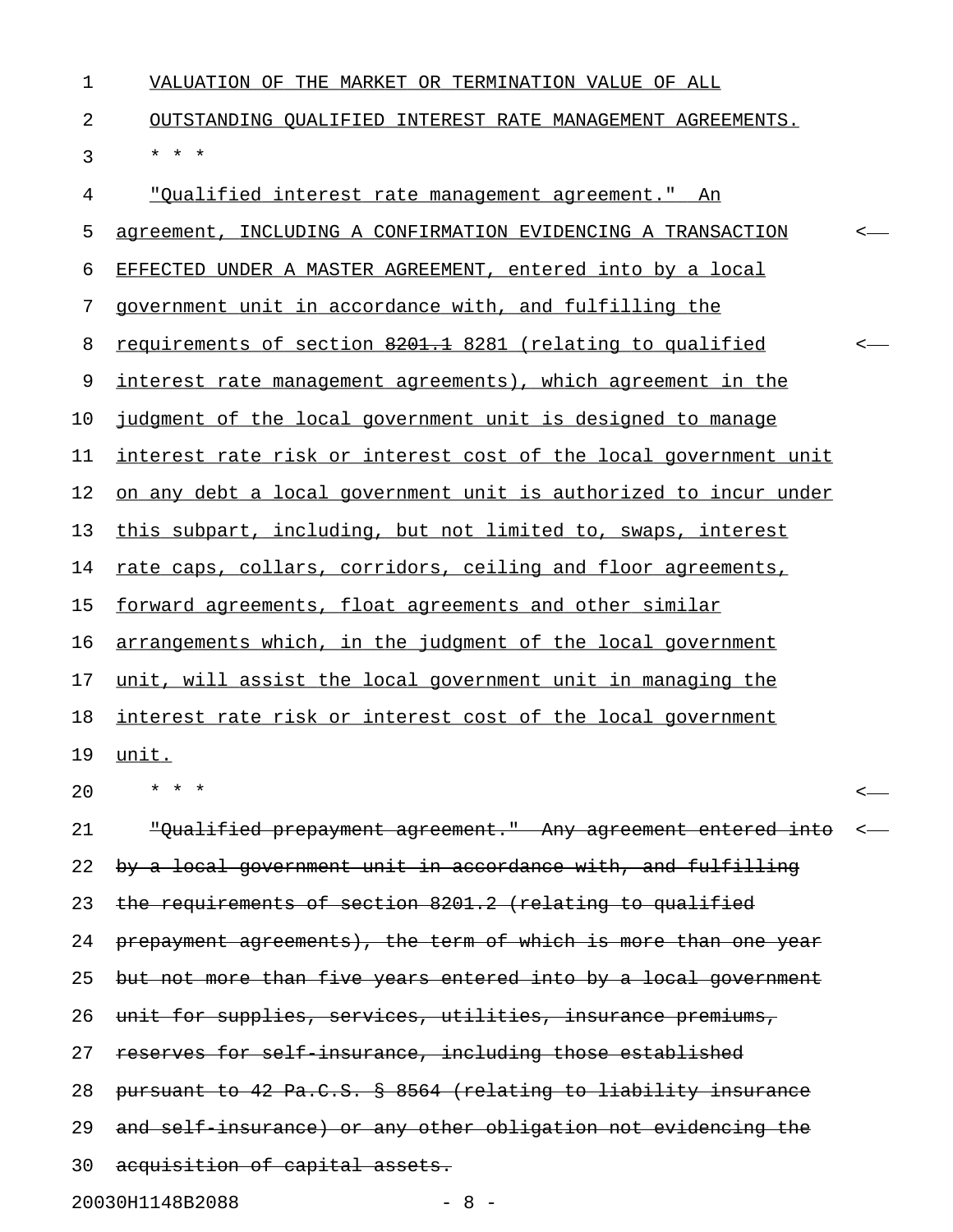| $\mathbf 1$ | * * *                                                               |
|-------------|---------------------------------------------------------------------|
| 2           | Section 2. The heading of section 8005 of Title 53 is               |
| 3           | amended and the section is amended by adding subsections to         |
| 4           | read:                                                               |
| 5           | 8005. Classification and authority to [issue bonds and              |
| 6           | notes.] enter into qualified prepayment agreements                  |
| 7           | <u>and to enter into and perform qualified interest rate</u>        |
| 8           | management agreements.                                              |
| 9           | * * *                                                               |
| 10          | (e) Authority to enter into qualified prepayment                    |
| 11          | agreements. Notwithstanding any other law, a local government       |
| 12          | <u>unit may enter into a qualified prepayment agreement by</u>      |
| 13          | ordinance advertised under section 8003(a) (relating to             |
| 14          | advertisement and effectiveness of ordinances). The obligations     |
| 15          | of the local government unit under the qualified prepayment         |
| 16          | agreement shall be enforceable against the local government unit    |
| 17          | in accordance with the terms of the qualified prepayment            |
| 18          | <del>agreement.</del>                                               |
| 19          | (f) Authority to enter into and perform qualified interest          |
| 20          | <u>rate management agreements. Notwithstanding any other law, a</u> |
| 21          | local government unit may enter into a qualified interest rate      |
| 22          | management agreement in accordance with this subpart and the        |
| 23          | obligations of the local government unit under the qualified        |
| 24          | interest rate management agreement shall be enforceable against     |
| 25          | it in accordance with the terms thereof.                            |
| 26          | Section 3. Title 53 is amended by adding sections to read:          |
| 27          | § 8102.1. Qualified interest rate management agreements.            |
| 28          | (a) General rule. Notwithstanding any other law to the              |
| 29          | contrary, a local government unit may negotiate and enter into      |
| 30          | gualified interest rate management agreements consistent with       |
|             | 20030H1148B2088<br>$-9-$                                            |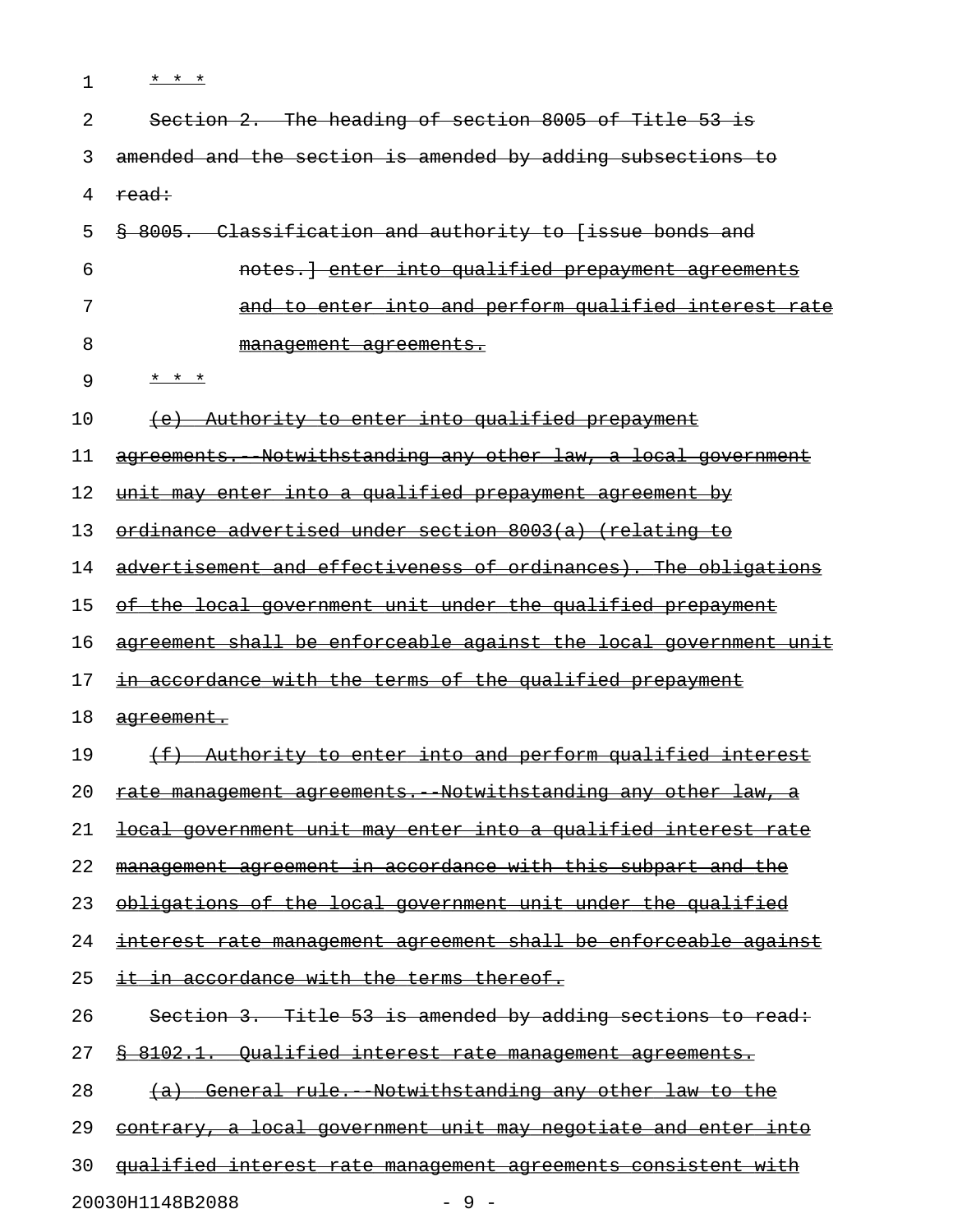| 1  | the provisions of this section. The local government unit shall                 |
|----|---------------------------------------------------------------------------------|
| 2  | authorize and award each qualified interest rate management                     |
| 3  | agreement by ordinance advertised under section 8003(a)                         |
| 4  | (relating to advertisement and effectiveness of ordinances).                    |
| 5  | (b) Contents of ordinance.                                                      |
| 6  | Notwithstanding any other provision of this subpart<br>$\leftarrow \rightarrow$ |
| 7  | to the contrary, an ordinance under subsection (a) shall<br>-be                 |
| 8  | sufficient if it specifies all of the following:                                |
| 9  | The principal amount of each identified note,<br>$\leftrightarrow$              |
| 10 | including a tax anticipation note, or bond, or the                              |
| 11 | portion thereof, issued under this subpart to which the                         |
| 12 | agreement relates.                                                              |
| 13 | The anticipated term of the agreement.<br>$\overline{+i}$                       |
| 14 | The maximum annual interest rate that the<br><del>(iii) -</del>                 |
| 15 | local government unit will pay under the agreement.                             |
| 16 | <del>The ordinance must contain all of the following:</del><br>(2)              |
| 17 | <del>(i) A covenant to:</del>                                                   |
| 18 | <u>Include in its budget for each fiscal year</u><br>(A)                        |
| 19 | the net annual amounts anticipated for that fiscal                              |
| 20 | <del>be paid under the agreement. including a</del><br><del>vear</del>          |
| 21 | covenant to include any termination payment or                                  |
| 22 | <u>similar payment for a qualified interest rate</u>                            |
| 23 | <u>management agreement in its current budget at any</u>                        |
| 24 | <u>time during a fiscal year or in a budget adopted in</u>                      |
| 25 | any future fiscal year.                                                         |
| 26 | Appropriate in each fiscal year, from its<br>$\left( \mathrm{B} \right)$        |
| 27 | <del>or, if applicable, specially pledged</del><br><del>qeneral</del>           |
| 28 | <u>revenues, money for the payment of the net amounts</u>                       |
| 29 | under clause (A) anticipated to be due in that fiscal                           |
| 30 | <del>year.</del>                                                                |
|    | 20030H1148B2088<br>$-10 -$                                                      |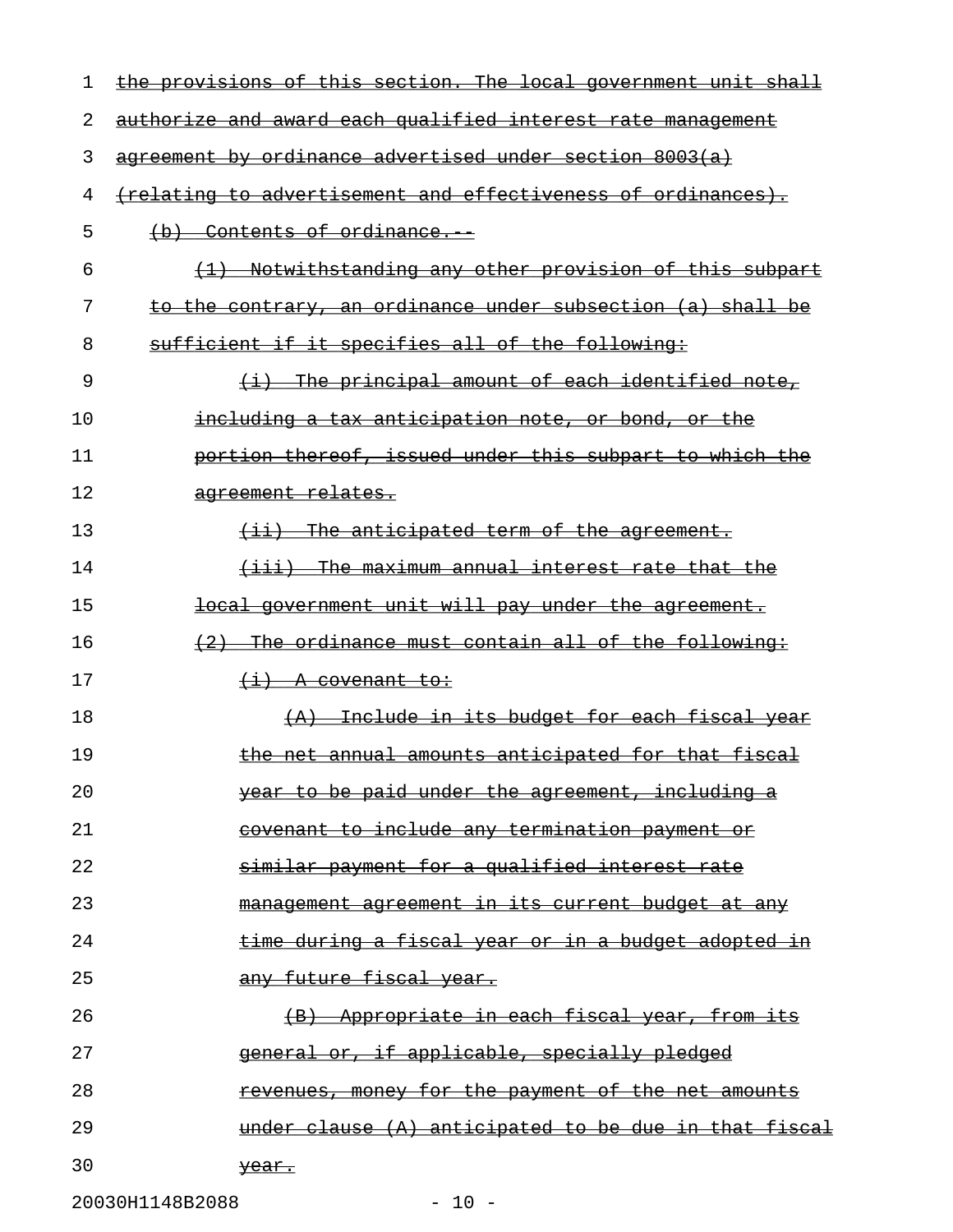| 1  | (ii) A covenant to pledge its full faith, credit and                                                                                                               |
|----|--------------------------------------------------------------------------------------------------------------------------------------------------------------------|
| 2  | taxing power or special revenues.                                                                                                                                  |
| 3  | (iii) An interest rate management plan.                                                                                                                            |
| 4  | (c) Private sale. The local government unit shall establish                                                                                                        |
| 5  | a process for qualifying contracting parties before entering                                                                                                       |
| 6  | into a qualified interest rate management agreement. A qualified                                                                                                   |
| 7  | interest rate management agreement may be entered into a private                                                                                                   |
| 8  | sale by negotiation, if the local government unit shall have                                                                                                       |
| 9  | obtained an independent finding that its financial terms and                                                                                                       |
| 10 | conditions are fair and reasonable to the local government unit                                                                                                    |
| 11 | as of the date of its execution.                                                                                                                                   |
| 12 | (d) Remedies for default under a qualified interest rate                                                                                                           |
| 13 | management agreement.                                                                                                                                              |
| 14 | (1) If a local government unit fails or refuses to                                                                                                                 |
| 15 | budget for any fiscal year amounts due in that year pursuant                                                                                                       |
| 16 | to the provisions of a qualified interest rate management                                                                                                          |
| 17 | agreement under subsection $(b)(2)(i)(A)$ , then at the suit of                                                                                                    |
| 18 | the counterparty to the agreement, the court of common pleas                                                                                                       |
| 19 | shall, after a hearing held upon such notice to the local                                                                                                          |
| 20 | <del>direct</del><br><del>the</del><br><del>findina</del><br>Θ£<br><del>and</del><br><del>court.</del><br><del>ma∨</del>                                           |
| 21 | or neglect, by order of mandamus, require<br><del>failure</del><br><del>such</del><br><del>the</del>                                                               |
| 22 | <u>of</u><br><del>local</del><br><del>such</del><br>the<br><del>qovernment unit</del><br>ŧо<br><del>pav</del><br><del>amounts</del>                                |
| 23 | first<br><del>the</del><br><del>other</del><br><del>the</del><br>−o£<br><del>the</del><br><del>party to</del><br>ŧΘ<br><del>-agreement out</del><br><del>tах</del> |
| 24 | <del>other available</del><br><del>thereafter</del><br><del>revenues or monevs</del><br>Θř                                                                         |
| 25 | <del>fiscal</del><br><del>the</del><br><del>by the</del><br><del>local</del><br><del>governmental</del><br><del>vear</del>                                         |
| 26 | <del>on available</del><br><del>accorded</del><br><del>prioritv</del><br><del>revenues</del><br>∙o<br><del>monevs</del><br><del>to a</del>                         |
| 27 | fund<br>for<br><del>sinkina</del><br><del>tax anticipation notes</del><br><del>under</del>                                                                         |
| 28 | section 8125<br><del>(relating</del><br>⊖£<br>for<br><del>authoritv</del><br><del>to security</del><br><del>tаx</del>                                              |
| 29 | anticipation notes and sinking fund)<br><del>for any</del><br><del>bonds -</del><br>−or<br><del>1ssued</del>                                                       |
| 30 | not be affected by this<br><del>shall</del><br><del>chapter</del><br><del>under</del><br><del>this</del><br><del>provision</del>                                   |
|    | 20030H1148B2088<br>$11 -$                                                                                                                                          |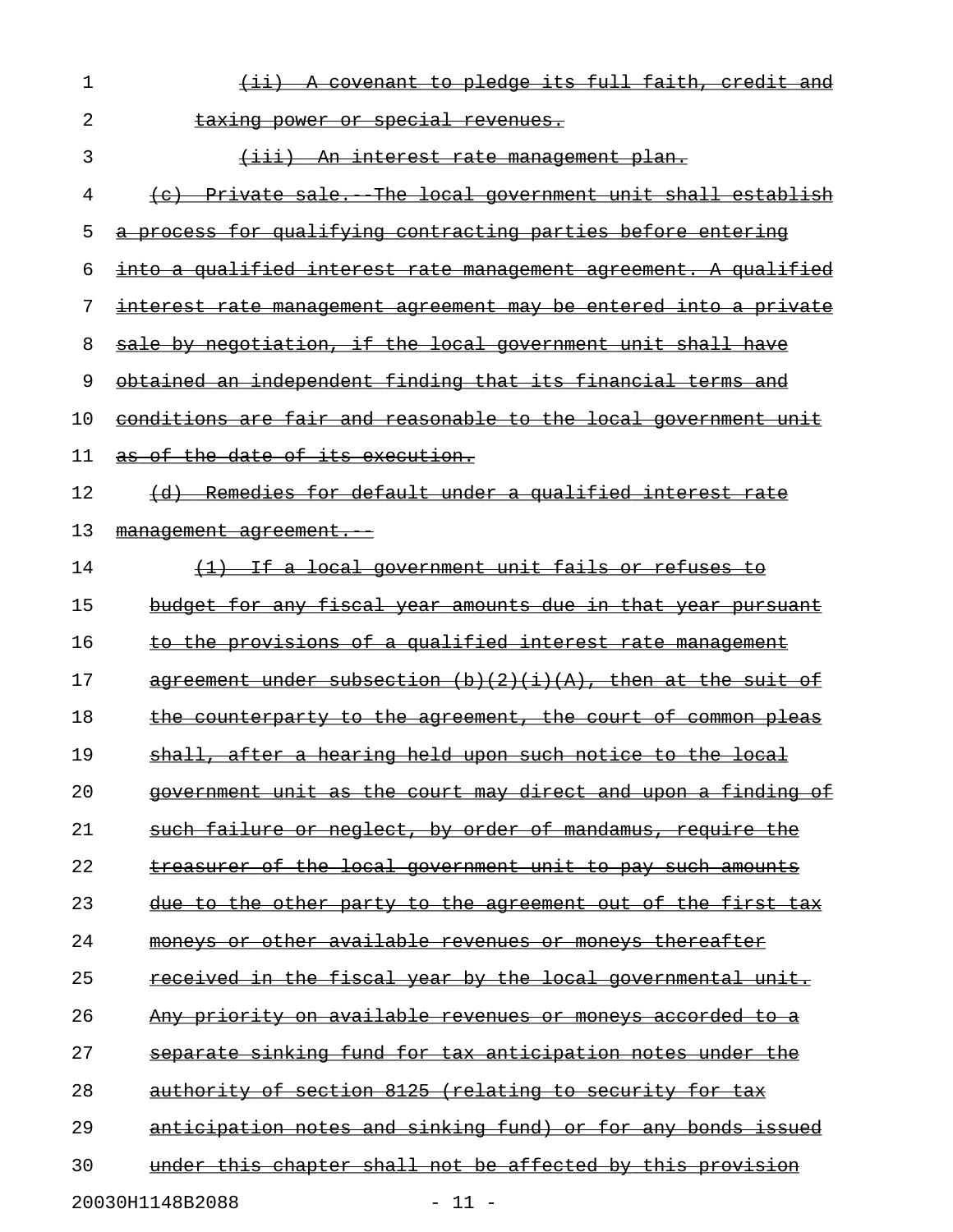1 until the sum on deposit in each sinking fund equals the 2 moneys that should have been budgeted or appropriated for 3 each series.

 $4$   $\longleftrightarrow$   $\{2\}$  If a local unit fails or neglects to pay any amount 5 due under a qualified interest rate management agreement as  $6$  the same becomes due and payable, and the failure continues 7 for 30 days, the counterparty to the qualified interest rate 8 management agreement may, subject to the priorities under 9 section 8125 and to any limitations upon individual rights of 10 action, obtain a judgment in the court of common pleas. The 11 judgment recovered shall have an appropriate priority upon 12 the moneys next coming into the treasury of the local 13 government unit and shall be a judgment upon which funding 14 bonds may be issued pursuant to Subchapter B (relating to tax 15 anticipation notes and funding debt).  $16$  (3) In all cases where the board of directors of any 17 school district fails to pay or to provide for the payment of 18 periodic scheduled amounts and, at the time due, any 19 termination payment, pursuant to the provisions of a 20 qualified interest rate management agreement, and upon notice 21 to the Secretary of Education by any party to a qualified 22 interest rate management agreement, the Secretary of 23 Education shall notify the department and such board of 24 school directors and, if the secretary finds that such 25 amounts payable by the school district have not been paid as 26 and when due, the Secretary of Education shall withhold out 27 of any State appropriation due such school district an amount 28 equal to such amounts due pursuant to the provisions of the 29 qualified interest rate management agreement and shall pay 30 over the amount so withheld to the party to the qualified

20030H1148B2088 - 12 -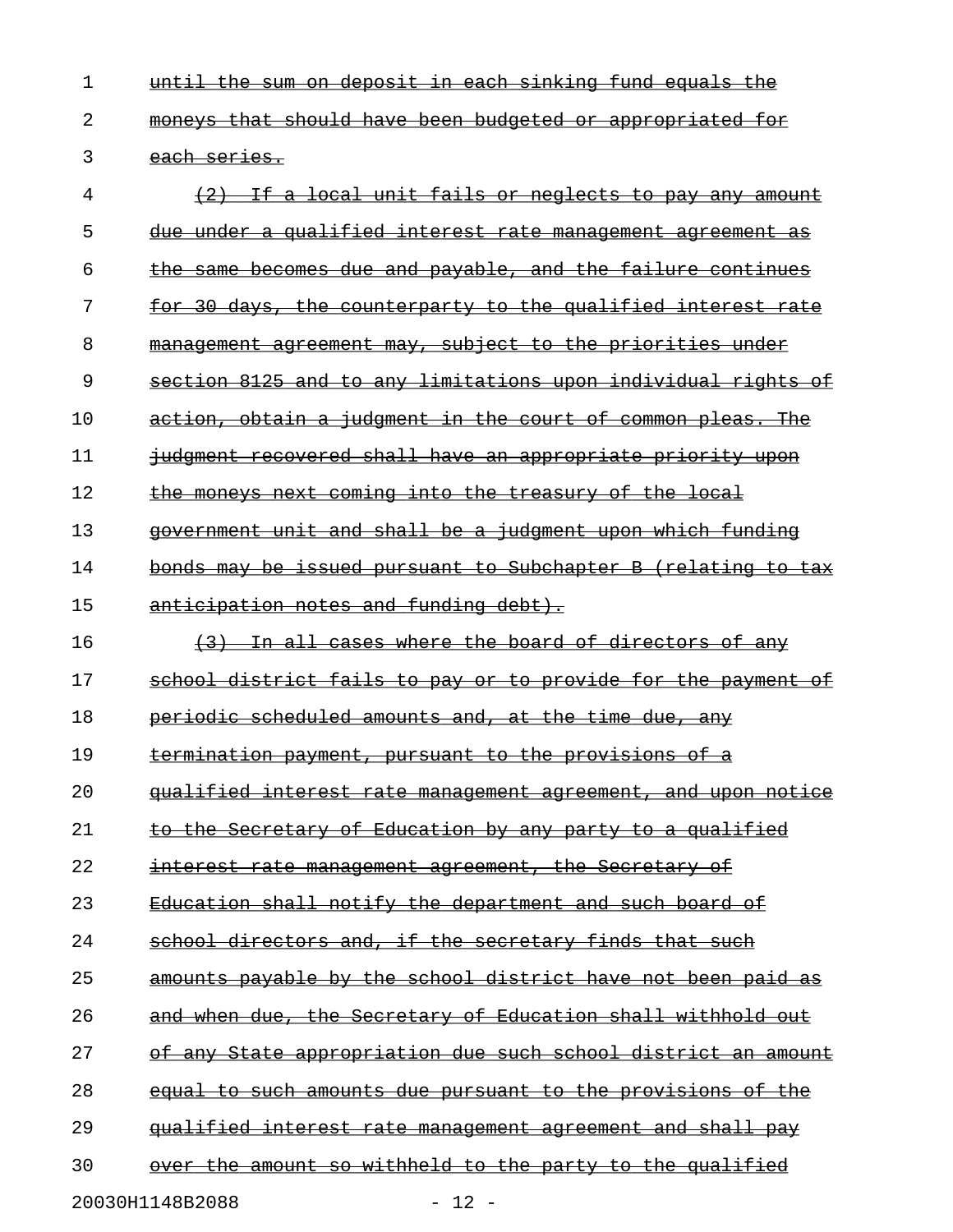| 1  | interest rate management agreement to whom such amounts are           |   |
|----|-----------------------------------------------------------------------|---|
| 2  | due and owing.                                                        |   |
| 3  | § 8102.2. Oualified prepayment agreements.                            |   |
| 4  | (a) General rule. Notwithstanding any other law to the                |   |
| 5  | <u>contrary, a local government unit may negotiate and enter into</u> |   |
| 6  | <u>qualified prepayment agreements consistent with the provisions</u> |   |
| 7  | of this section. The local government unit shall authorize and        |   |
| 8  | award each qualified prepayment agreement by ordinance                |   |
| 9  | advertised under section 8003(a) (relating to advertisement and       |   |
| 10 | effectiveness of ordinances).                                         |   |
| 11 | (b) Contents of ordinance. Notwithstanding any other                  |   |
| 12 | provision of this subpart to the contrary, an ordinance under         |   |
| 13 | subsection (a) shall be sufficient if it contains all of the          |   |
| 14 | following:                                                            |   |
| 15 | (1) The terms of the qualified prepayment agreement.                  |   |
| 16 | $\{2\}$ The debt management plan.                                     |   |
| 17 | Section 4. Section 8129 of Title 53 is amended to read:               |   |
| 18 | SECTION 2. SECTIONS 8129 AND 8144 OF TITLE 53 ARE AMENDED TO <        |   |
| 19 | READ:                                                                 |   |
| 20 | § 8129. Scope of unfunded debt.                                       |   |
| 21 | For the purpose of this subchapter, "unfunded debt" means             |   |
| 22 | obligations of the same or one or more prior years incurred for       |   |
| 23 | current expenses, including tax anticipation notes and payments,      |   |
| 24 | including termination payments, required to be made under             |   |
| 25 | qualified interest rate management agreements, due and owing or       |   |
| 26 | judgments against the local government unit entered by a court        |   |
| 27 | after adversary proceedings, including a judgment under section       |   |
| 28 | 8102.1(b)(2)(i) (relating to qualified interest rate management       |   |
| 29 | agreements), 8283(B)(2)(I) (RELATING TO REMEDIES), for the            | ≺ |
| 30 | payment of either of which category the taxes and other revenues      |   |
|    | 20030H1148B2088<br>$-13 -$                                            |   |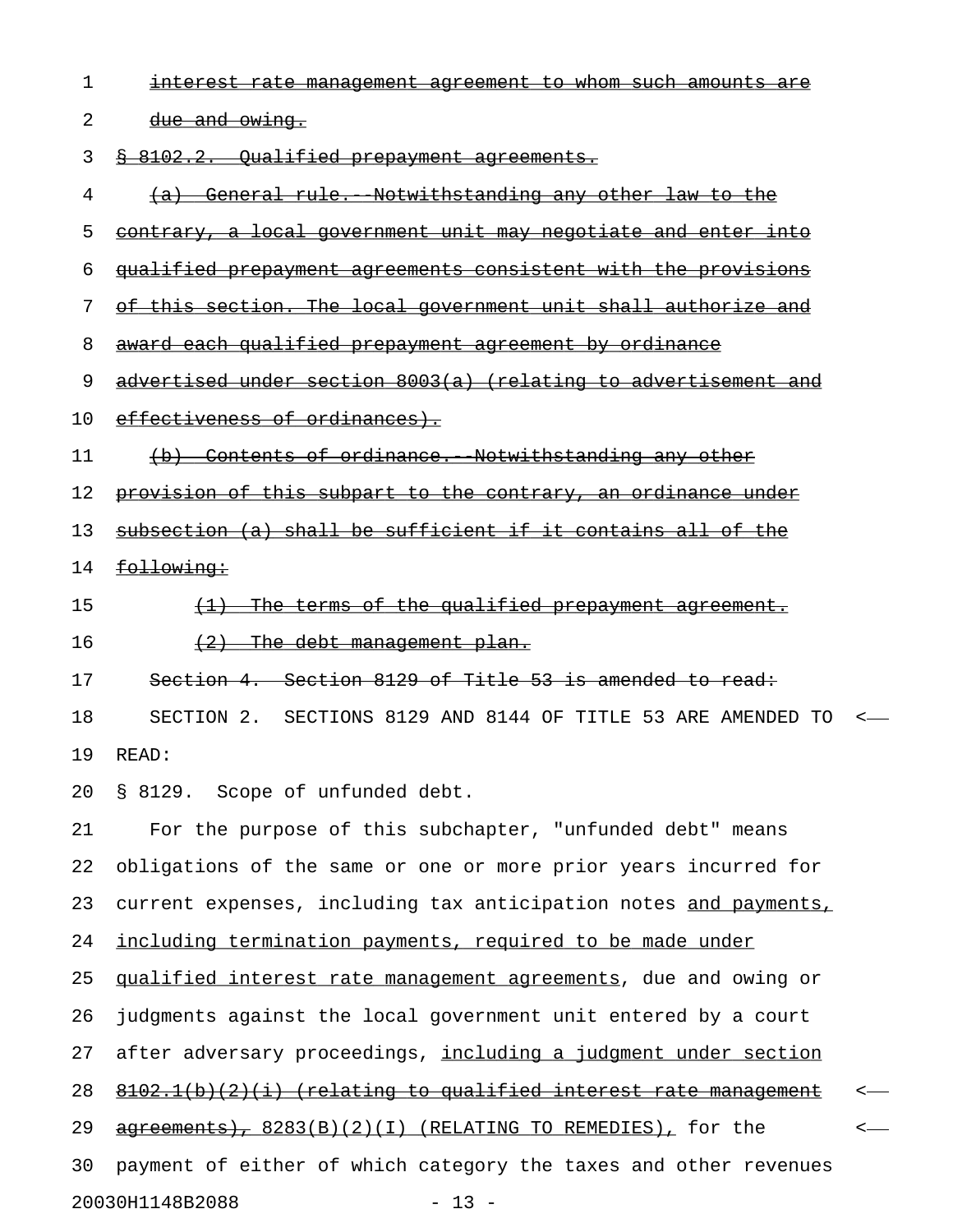1 remaining to be collected in the fiscal year and funds on hand 2 will not be sufficient without a curtailment of municipal 3 services to an extent endangering the health or safety of the 4 public or proper public education, and the local government unit 5 either may not legally levy a sufficient tax for the balance of 6 the fiscal year, or a sufficient tax, if legally leviable, would 7 not be in the public interest. Unfunded debt does not, however, 8 include debt incurred under this subpart or obligations in 9 respect of a project or part of a project as incurred in respect 10 of the cost of a project.

11 Section 5. Section  $8142(a)(2)$  of Title 53 is amended by 12 adding a subparagraph to read:

13 § 8142. Limitations on stated maturity dates.

14 (a) General rule. No bonds or notes shall be issued with a 15 stated maturity date exceeding the sooner to occur of:

- 16 \* \* \* \*
- 17  $(2)$  \* \* \*
- 18 (v) Where a project consists of the funding of all 19 or a portion of the amounts due under a qualified

20 **prepayment agreement, the useful life shall be deemed to** 21 be no longer than five years.

22  $* * *$ 

23 Section 6. Section 8144 of Title 53 is amended to read:

24 § 8144. Number of interest rates.

25 A series of bonds or notes may have any number of interest 26 rates or yields, subject to any limitation on such number fixed 27 by the governing body of the issuing local government unit, but, 28 unless further limited by the issuing local government unit in 29 the official notice of sale, no [fixed interest rate]  $or yield *•*$ </u> 30 for any stated maturity date in the last two-thirds of the 20030H1148B2088 - 14 -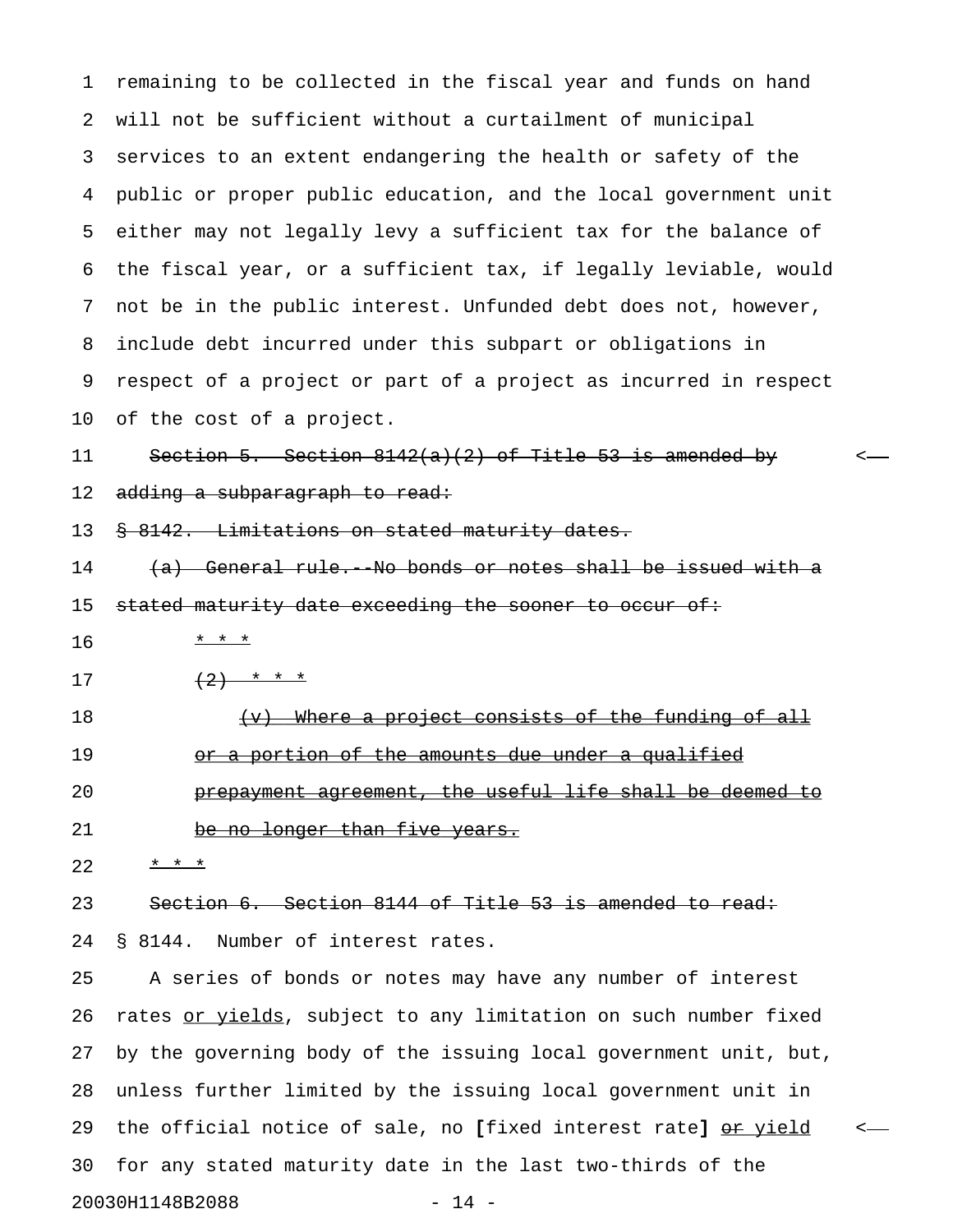1 period of the series may be less than that stated for the 2 immediately preceding year which falls within the last two-3 thirds period. 4 Section 7 3. Section 8242(a) of Title 53 is amended by < 5 adding a paragraph to read: 6 § 8242. Treatment of costs upon refunding. 7 (a) General rule.--In any refunding, a principal amount of 8 refunding bonds or notes or obligations evidencing lease rental 9 debt equal to the sum of the following: 10 \* \* \* 11 (2.1) any funds borrowed in order to pay any termination 12 payment required to be paid under a qualified interest rate 13 management agreement IN WHICH the notional amount of which  $\leftarrow$ 14 was IS identified as corresponding to all or any portion of  $\sim$ 15 any note or bond THE BOND OR NOTE being refunded;  $\leftarrow$ 16 \* \* \* 17 Section 8. Title 53 is amended by adding a section to read:  $\sim$ 18 § 8272. Notice to the department; retention of record by the 19 department. 20  $(a)$  Notice to the department. The local government unit 21 shall file with the department certified copies of any ordinance 22 authorizing a qualified interest rate management agreement, 23 including any appendices to the resolution, 15 days following 24 adoption. No approval by the department shall be required of any 25 filing under this section. 26 (b) Records of the department. The department shall keep 27 copies of all documents filed with the department pursuant to 28 this section so long as a qualified interest rate management 29 agreement shall be in effect. All documents filed with the 30 department pursuant to this section shall be public records

20030H1148B2088 - 15 -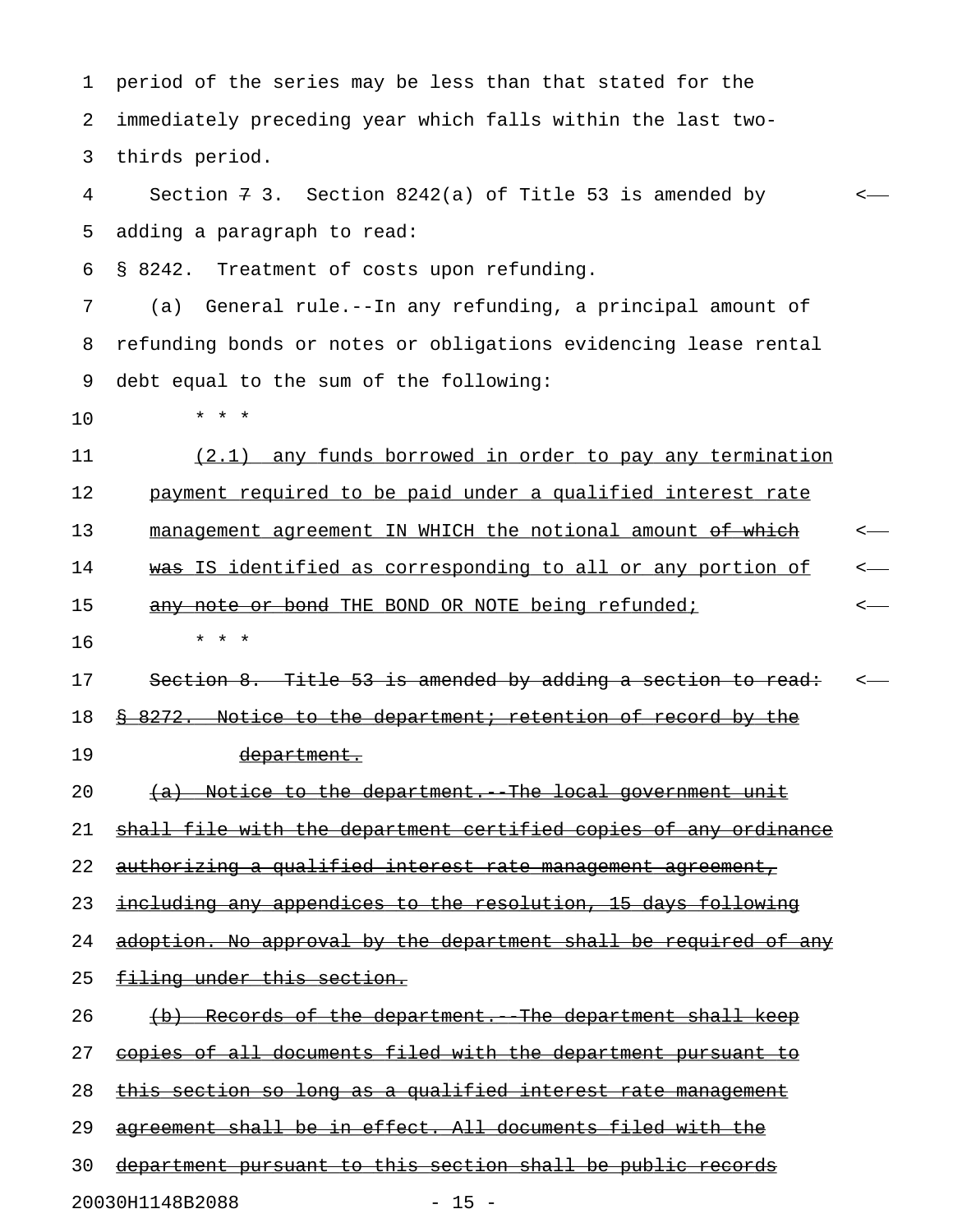| 1  | available for examination by any citizen of this Commonwealth,   |
|----|------------------------------------------------------------------|
| 2  | any party to the qualified interest rate management agreement or |
| 3  | any bondholders or notcholders, including holders of tax         |
| 4  | anticipation notes, of the local government unit filing any      |
| 5  | document pursuant to this section.                               |
| 6  | Section 9. This act shall take effect immediately.               |
| 7  | SECTION 4. CHAPTER 82 OF TITLE 53 IS AMENDED BY ADDING A         |
| 8  | SUBCHAPTER TO READ:                                              |
| 9  | SUBCHAPTER F                                                     |
| 10 | INTEREST RATE RISK AND INTEREST                                  |
| 11 | COST MANAGEMENT                                                  |
| 12 | SEC.                                                             |
| 13 | 8281. OUALIFIED INTEREST RATE MANAGEMENT AGREEMENTS.             |
| 14 | 8282. COVENANT TO PAY AMOUNTS DUE UNDER QUALIFIED INTEREST       |
| 15 | RATE MANAGEMENT AGREEMENTS.                                      |
| 16 | 8283. REMEDIES.                                                  |
| 17 | 8284. NOTICE AND RETENTION OF RECORDS.                           |
| 18 | 8285. FINANCIAL REPORTING.                                       |
| 19 | § 8281. OUALIFIED INTEREST RATE MANAGEMENT AGREEMENTS.           |
| 20 | (A) GENERAL RULE.--                                              |
| 21 | (1) EXCEPT AS SET FORTH IN PARAGRAPH (4),                        |
| 22 | NOTWITHSTANDING ANY OTHER LAW TO THE CONTRARY, A LOCAL           |
| 23 | GOVERNMENT UNIT MAY NEGOTIATE AND ENTER INTO QUALIFIED           |
| 24 | INTEREST RATE MANAGEMENT AGREEMENTS CONSISTENT WITH THE          |
| 25 | PROVISIONS OF THIS SUBCHAPTER.                                   |
| 26 | (2) THE LOCAL GOVERNMENT UNIT MUST AUTHORIZE AND AWARD           |
| 27 | BY RESOLUTION EACH QUALIFIED INTEREST RATE MANAGEMENT            |
| 28 | AGREEMENT OR ANY CONFIRMATION OF A TRANSACTION. THE              |
| 29 | RESOLUTION IS SUBJECT TO SECTION 8003(A) AND (B) (RELATING TO    |
| 30 | ADVERTISEMENT AND EFFECTIVENESS OF ORDINANCES) BUT MAY BE        |
|    | 20030H1148B2088<br>$-16 -$                                       |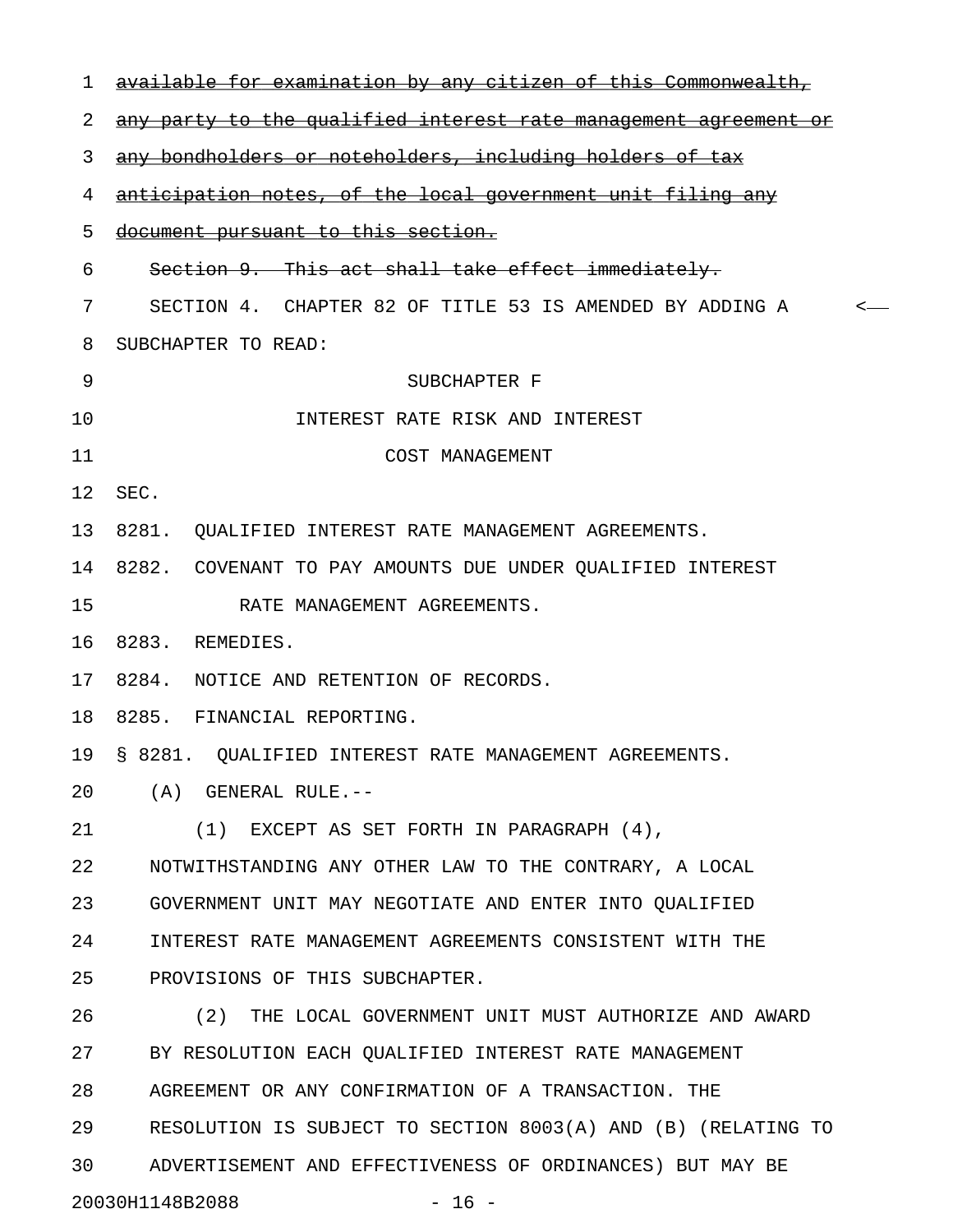1 VALID AND EFFECTIVE FOR ALL PURPOSES IMMEDIATELY UPON 2 ADOPTION OR AS OTHERWISE PROVIDED IN THE RESOLUTION.

3 (3) A LOCAL GOVERNMENT UNIT HAS THE POWER TO CONTRACT 4 FOR INSURANCE COVERING THE RISKS OF NONPAYMENT OF AMOUNTS DUE 5 UNDER QUALIFIED INTEREST RATE MANAGEMENT AGREEMENTS.

6 (4) THE AUTHORITY GRANTED IN THIS SUBCHAPTER SHALL NOT 7 APPLY TO ANY LOCAL GOVERNMENT UNIT WHICH HAS BEEN DECLARED 8 DISTRESSED BY THE DEPARTMENT OF COMMUNITY AND ECONOMIC 9 DEVELOPMENT.

10 (B) REQUIREMENTS FOR RESOLUTION.--THE RESOLUTION AUTHORIZING 11 AND AWARDING A QUALIFIED INTEREST RATE MANAGEMENT AGREEMENT, OR 12 AUTHORIZING A TRANSACTION UNDER THE AGREEMENT MUST INCLUDE IN 13 THE RESOLUTION OR AS AN APPENDIX TO THE RESOLUTION ALL OF THE 14 FOLLOWING:

15 (1) A COPY OF THE QUALIFIED INTEREST RATE MANAGEMENT 16 AGREEMENT OR CONFIRMATION OF THE TRANSACTION UNDER THE 17 QUALIFIED INTEREST RATE MANAGEMENT AGREEMENT IN SUBSTANTIALLY 18 THE FORM TO BE EXECUTED PURSUANT TO THE RESOLUTION.

19 (2) THE INTEREST RATE MANAGEMENT PLAN MEETING THE 20 REQUIREMENTS UNDER THIS SUBPART:

21 (I) ADOPTED BY THE LOCAL GOVERNMENT UNIT; OR 22 (II) IF THE LOCAL GOVERNMENT UNIT IS INCURRING 23 INDEBTEDNESS UNDER THIS CHAPTER WHICH HAS OR WILL BE 24 ISSUED TO A PUBLIC AUTHORITY THAT HAS ENTERED INTO OR 25 WILL ENTER INTO AN INTEREST RATE MANAGEMENT AGREEMENT 26 MEETING THE REQUIREMENTS OF A QUALIFIED INTEREST RATE 27 MANAGEMENT AGREEMENT UNDER THIS SUBPART, ADOPTED BY THAT 28 PUBLIC AUTHORITY.

29 (3) A STATEMENT OF THE MANNER OF THE AWARD OF THE 30 QUALIFIED INTEREST RATE MANAGEMENT AGREEMENT UNDER SUBSECTION 20030H1148B2088 - 17 -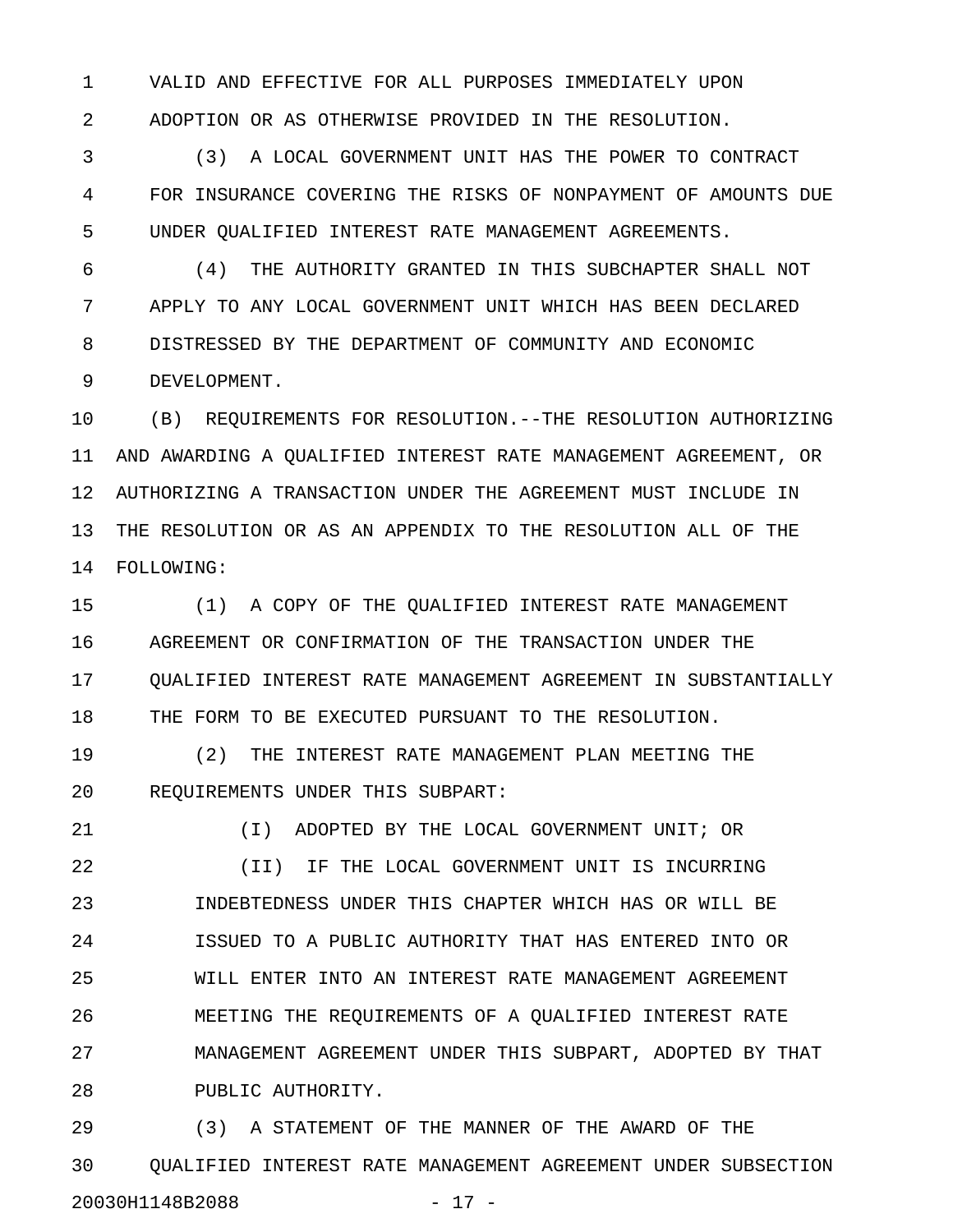1 (E).

2 (C) CONTENTS OF QUALIFIED INTEREST RATE MANAGEMENT 3 AGREEMENTS.--IN ADDITION TO OTHER PROVISIONS APPROVED BY THE 4 LOCAL GOVERNMENT UNIT, A QUALIFIED INTEREST RATE MANAGEMENT 5 AGREEMENT MUST CONTAIN ALL OF THE FOLLOWING:

6 (1) THE COVENANT OF THE LOCAL GOVERNMENT UNIT TO MAKE 7 PAYMENTS REQUIRED BY THE QUALIFIED INTEREST RATE MANAGEMENT 8 AGREEMENT AND THE COVENANTS AUTHORIZED BY SECTION 8282 9 (RELATING TO COVENANT TO PAY AMOUNTS DUE UNDER QUALIFIED 10 INTEREST RATE MANAGEMENT AGREEMENTS).

11 (2) THE NOTIONAL AMOUNT OF THE QUALIFIED INTEREST RATE 12 MANAGEMENT AGREEMENT AND THE PRINCIPAL AMOUNT OF BONDS OR 13 NOTES OR LEASE RENTAL DEBT, OR PORTIONS OF THE NOTIONAL OR 14 PRINCIPAL AMOUNTS, ISSUED OR TO BE ISSUED BY THE LOCAL 15 GOVERNMENT UNIT UNDER THIS SUBPART OR GUARANTEED BY THE LOCAL 16 GOVERNMENT UNIT UNDER THIS SUBPART, TO WHICH THE AGREEMENT 17 RELATES.

18 (3) THE TERM OF ANY QUALIFIED INTEREST RATE MANAGEMENT 19 AGREEMENT, WHICH MUST NOT EXCEED THE LATEST MATURITY DATE OF 20 THE BONDS OR NOTES REFERENCED IN THE QUALIFIED INTEREST RATE 21 MANAGEMENT AGREEMENT.

22 (4) A PROVISION REQUIRING THE TERMINATION OF THE 23 AGREEMENT IF ALL DEBT TO WHICH THE QUALIFIED INTEREST RATE 24 MANAGEMENT AGREEMENT RELATES IS NO LONGER OUTSTANDING.

25 (5) THE MAXIMUM ANNUAL INTEREST RATE WHICH THE LOCAL 26 GOVERNMENT UNIT MAY PAY THEREUNDER.

27 (6) A PROVISION THAT THE MAXIMUM NET PAYMENTS BY FISCAL 28 YEAR OF A LOCAL GOVERNMENT UNIT SHALL NOT EXCEED THE MAXIMUM 29 INTEREST RATE SPECIFIED IN THE QUALIFIED INTEREST RATE

30 MANAGEMENT AGREEMENT FOR:

20030H1148B2088 - 18 -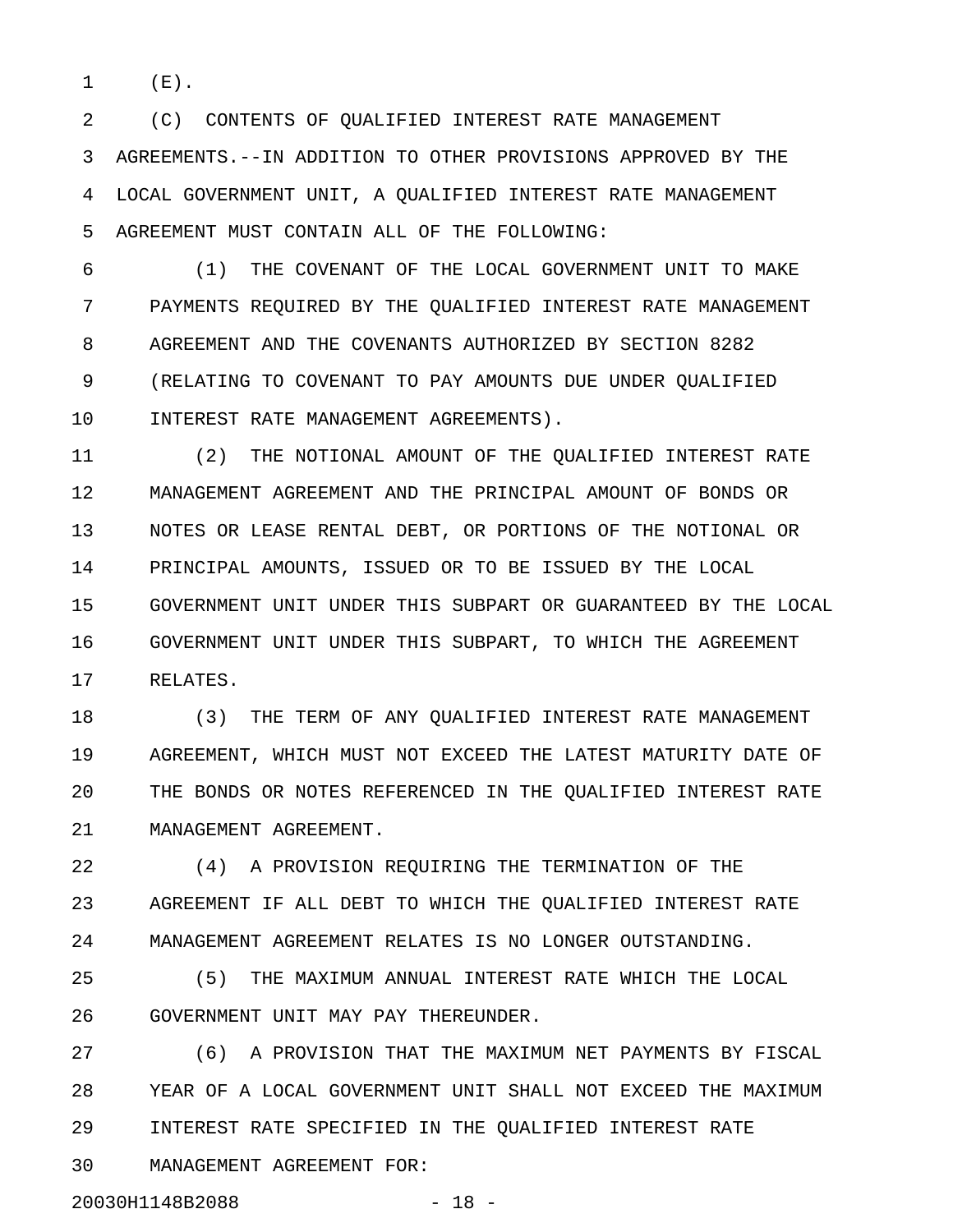1 (I) PERIODIC SCHEDULED PAYMENTS, NOT INCLUDING ANY 2 TERMINATION PAYMENTS, DUE UNDER THE QUALIFIED INTEREST 3 RATE MANAGEMENT AGREEMENT; AND

4 (II) THE INTEREST ON THE BONDS OR NOTES TO WHICH THE 5 QUALIFIED INTEREST RATE MANAGEMENT AGREEMENT RELATES.

6 (7) THE SOURCE OF PAYMENT OF THE PAYMENT OBLIGATIONS OF 7 THE LOCAL GOVERNMENT UNIT, WHICH MUST BE EITHER GENERAL 8 REVENUES OR REVENUES SPECIFICALLY IDENTIFIED IN THE 9 AGREEMENT.

10 (8) A PROVISION ADDRESSING THE ACTIONS TO BE TAKEN IF 11 THE CREDIT RATING OF THE OTHER PARTY CHANGES.

12 (9) A PROVISION THAT PERIODIC SCHEDULED PAYMENTS DUE 13 UNDER THE QUALIFIED INTEREST RATE MANAGEMENT AGREEMENT AND 14 DEBT SERVICE DUE ON THE RELATED BONDS OR NOTES OR PAYMENTS 15 DUE UNDER THE RELATED INSTRUMENT EVIDENCING LEASE RENTAL DEBT 16 OR GUARANTY OF THE LOCAL GOVERNMENT UNIT SHALL BE SENIOR IN 17 RIGHT AND PRIORITY OF PAYMENT TO TERMINATION PAYMENTS DUE 18 UNDER THE QUALIFIED INTEREST RATE MANAGEMENT AGREEMENT. 19 (D) OTHER PROVISIONS OF THE QUALIFIED INTEREST RATE 20 MANAGEMENT AGREEMENT.--THE QUALIFIED INTEREST RATE MANAGEMENT 21 AGREEMENT MAY INCLUDE:

22 (1) A COVENANT TO INCLUDE ANY TERMINATION PAYMENT OR 23 SIMILAR PAYMENT FOR A QUALIFIED INTEREST RATE MANAGEMENT 24 AGREEMENT IN ITS CURRENT BUDGET AT ANY TIME DURING A FISCAL 25 YEAR OR IN A BUDGET ADOPTED IN A FUTURE FISCAL YEAR.

26 (2) A PROVISION THAT THE FOLLOWING SHALL BE EQUALLY AND 27 RATABLY PAYABLE AND SECURED UNDER THE APPLICABLE COVENANTS 28 AUTHORIZED IN SECTION 8282:

29 (I) PERIODIC SCHEDULED PAYMENTS DUE UNDER THE 30 QUALIFIED INTEREST RATE MANAGEMENT AGREEMENT; AND 20030H1148B2088 - 19 -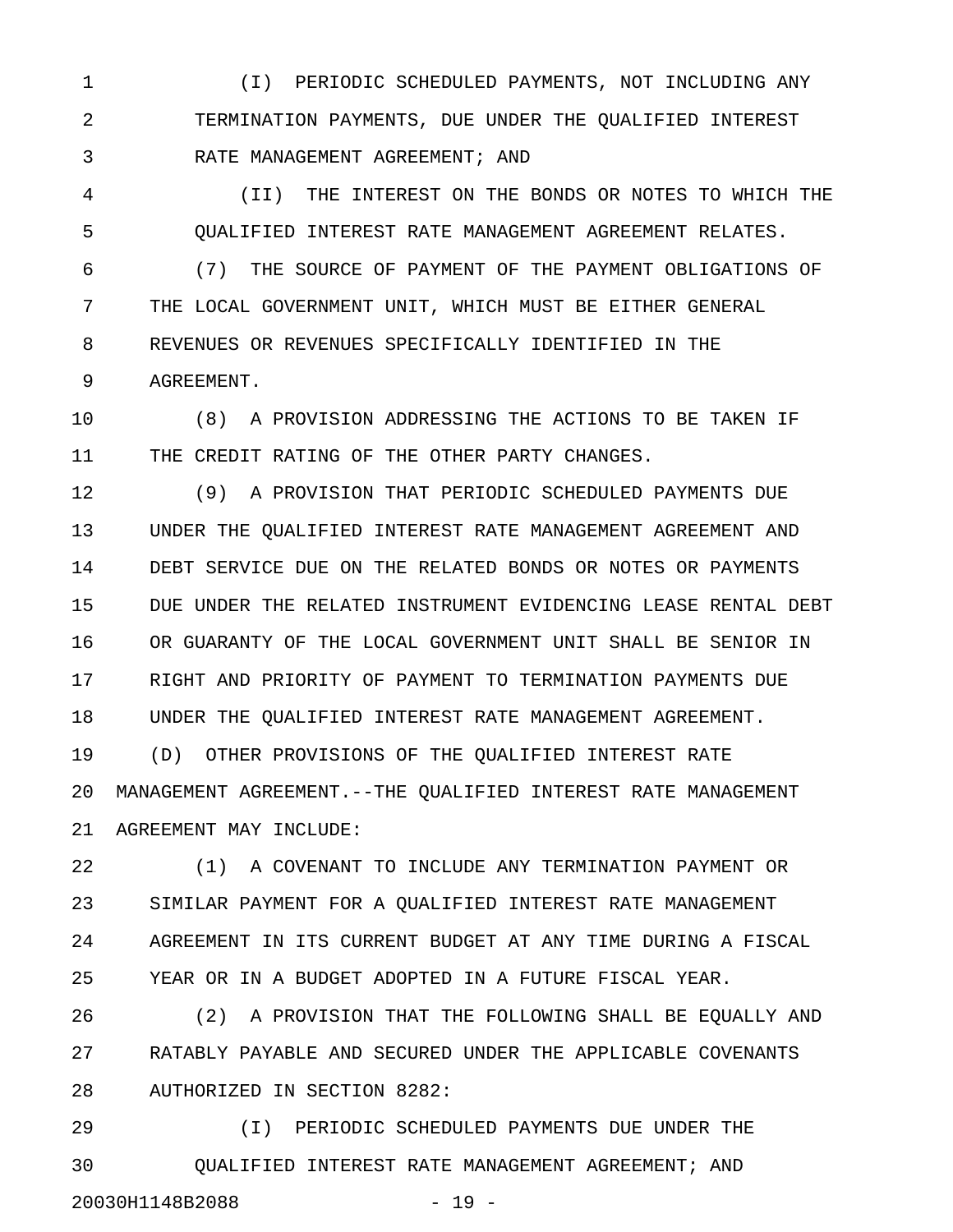1 (II) ANY OF THE FOLLOWING TO WHICH THE AGREEMENT 2 RELATES:

3 (A) THE DEBT SERVICE DUE ON THE BONDS OR NOTES; 4 (B) PAYMENT UNDER AN INSTRUMENT EVIDENCING LEASE 5 RENTAL DEBT; OR

6 (C) PAYMENT UNDER A GUARANTY OF THE LOCAL 7 GOVERNMENT UNIT.

8 (3) A PROVISION THAT THE QUALIFIED INTEREST RATE 9 MANAGEMENT AGREEMENT MAY BE TERMINATED AT THE OPTION OF THE 10 LOCAL GOVERNMENT UNIT WITHOUT CAUSE BUT THAT THE QUALIFIED 11 INTEREST RATE MANAGEMENT AGREEMENT MAY NOT BE TERMINATED AT 12 THE OPTION OF THE OTHER PARTY TO THE QUALIFIED INTEREST RATE 13 MANAGEMENT AGREEMENT WITHOUT CAUSE.

14 (E) AWARD OF QUALIFIED INTEREST RATE MANAGEMENT 15 AGREEMENTS.--

16 (1) THE LOCAL GOVERNMENT UNIT SHALL ESTABLISH A PROCESS 17 FOR SELECTING OTHER PARTIES BEFORE ENTERING INTO A QUALIFIED 18 INTEREST RATE MANAGEMENT AGREEMENT.

19 (2) THE LOCAL GOVERNMENT UNIT SHALL ESTABLISH 20 QUALIFICATIONS FOR OTHER PARTIES BEFORE ENTERING INTO A 21 QUALIFIED INTEREST RATE MANAGEMENT AGREEMENT. THE 22 QUALIFICATIONS SHALL INCLUDE A RATING FOR THE OTHER PARTY OF 23 AT LEAST THE THIRD HIGHEST RATING CATEGORY FROM A NATIONALLY 24 RECOGNIZED RATING AGENCY.

25 (3) A QUALIFIED INTEREST RATE MANAGEMENT AGREEMENT MUST 26 BE AWARDED BY PUBLIC SALE, PRIVATE SALE BY NEGOTIATION OR 27 PRIVATE SALE BY INVITATION.

28 (4) THE LOCAL GOVERNMENT UNIT SHALL SELECT THE QUALIFIED 29 INTEREST RATE MANAGEMENT AGREEMENT WHICH THE LOCAL GOVERNMENT 30 UNIT DETERMINES IS IN ITS BEST FINANCIAL INTEREST. THE

20030H1148B2088 - 20 -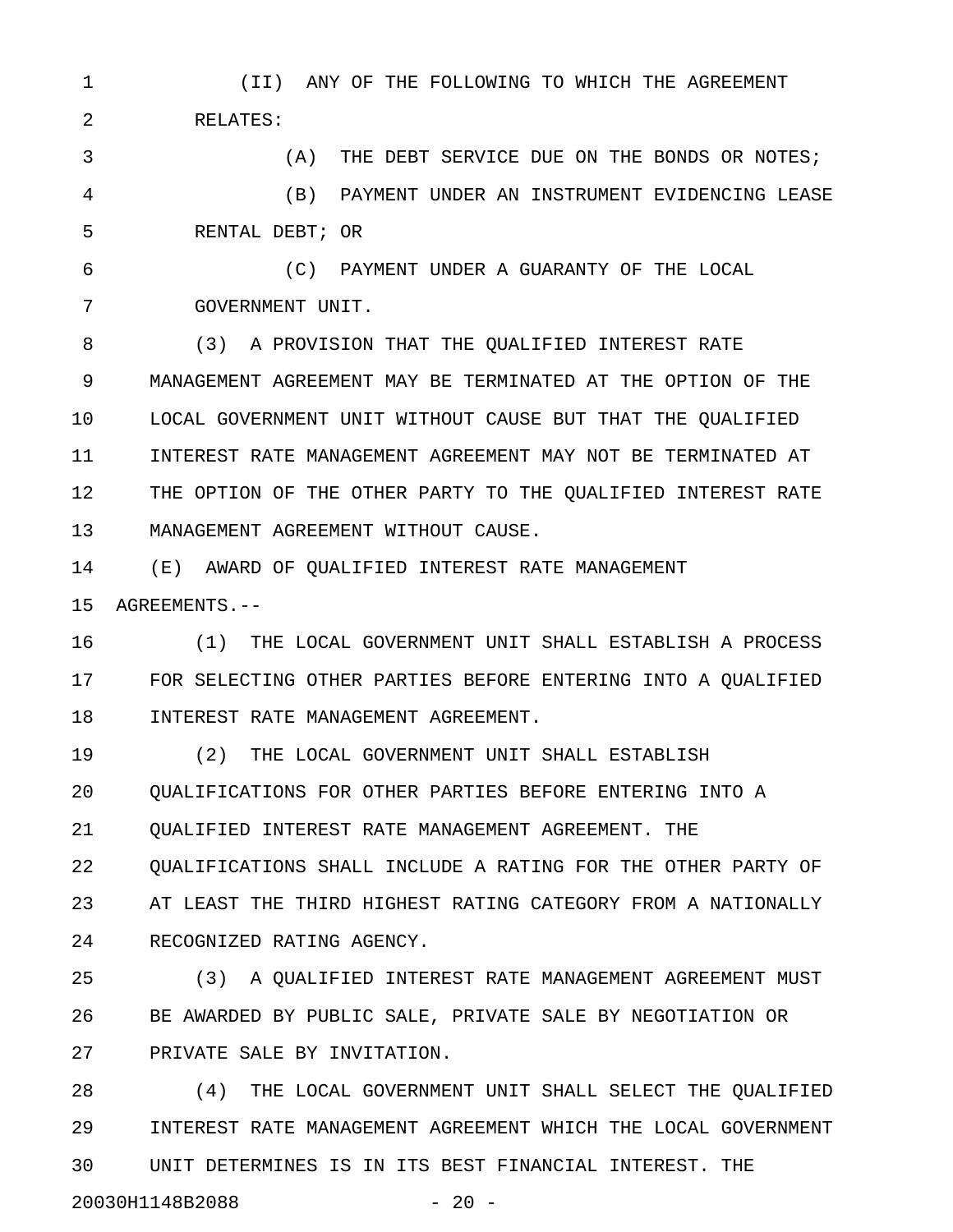1 QUALIFIED INTEREST RATE MANAGEMENT AGREEMENT SELECTED MUST 2 CONTAIN FINANCIAL TERMS AND CONDITIONS WHICH IN THE OPINION 3 OF THE INDEPENDENT FINANCIAL ADVISOR TO THE LOCAL GOVERNMENT 4 UNIT ARE FAIR AND REASONABLE TO THE LOCAL GOVERNMENT UNIT AS 5 OF THE DATE OF AWARD.

6 (5) THE LOCAL GOVERNMENT UNIT MAY SATISFY THE 7 REQUIREMENTS OF PARAGRAPH (4) BY OBTAINING A FINDING FROM AN 8 INDEPENDENT FINANCIAL ADVISOR TO THE PUBLIC AUTHORITY THAT 9 THE FINANCIAL TERMS AND CONDITIONS OF THE AGREEMENT ARE FAIR 10 AND REASONABLE TO THE PUBLIC AUTHORITY AS OF THE DATE OF THE 11 AWARD IF ALL OF THE FOLLOWING APPLY:

12  $(I)$  THE LOCAL GOVERNMENT UNIT IS INCURRING 13 INDEBTEDNESS UNDER THIS CHAPTER WHICH HAS OR WILL BE 14 ISSUED TO A PUBLIC AUTHORITY.

15 (II) IN CONNECTION WITH THE INCURRING OF DEBT UNDER 16 SUBPARAGRAPH (I), THE LOCAL GOVERNMENT UNIT WILL BECOME 17 OBLIGATED FOR ALL OR A PORTION OF THE PUBLIC AUTHORITY'S 18 COSTS UNDER AN INTEREST RATE MANAGEMENT AGREEMENT. 19 § 8282. COVENANT TO PAY AMOUNTS DUE UNDER QUALIFIED INTEREST

20 RATE MANAGEMENT AGREEMENTS.

21 (A) CONTENTS.--THE LOCAL GOVERNMENT UNIT SHALL INCLUDE IN A 22 QUALIFIED INTEREST RATE MANAGEMENT AGREEMENT A COVENANT THAT THE 23 LOCAL GOVERNMENT UNIT SHALL DO THE FOLLOWING:

24 (1) INCLUDE THE PERIODIC SCHEDULED AMOUNTS PAYABLE IN 25 RESPECT OF THE QUALIFIED INTEREST RATE MANAGEMENT AGREEMENT 26 FOR EACH FISCAL YEAR IN ITS BUDGET FOR THAT FISCAL YEAR.

27 (2) APPROPRIATE THOSE AMOUNTS FROM ITS GENERAL OR 28 SPECIALLY PLEDGED REVENUES FOR THE PAYMENT OF AMOUNTS DUE 29 UNDER THE QUALIFIED INTEREST RATE MANAGEMENT AGREEMENT.

30 (B) PLEDGE.--

20030H1148B2088 - 21 -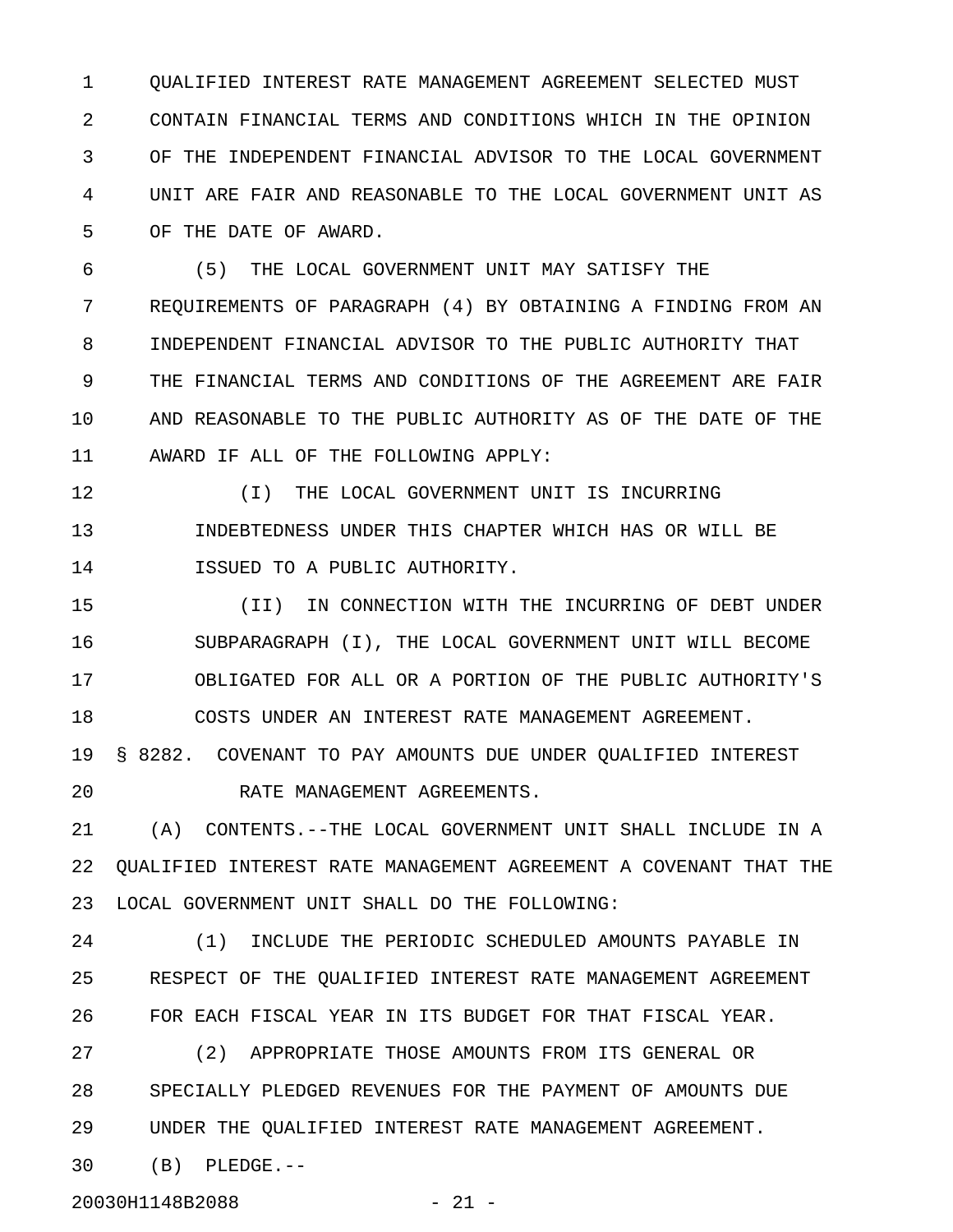1 (1) EXCEPT AS SET FORTH IN PARAGRAPH (2), THE LOCAL 2 GOVERNMENT UNIT MAY PLEDGE ITS FULL FAITH, CREDIT AND TAXING 3 POWER FOR THE BUDGETING, APPROPRIATION AND PAYMENT OF 4 PERIODIC SCHEDULED PAYMENTS DUE UNDER A QUALIFIED INTEREST 5 RATE MANAGEMENT AGREEMENT.

6 (2) A LOCAL GOVERNMENT UNIT MAY NOT MAKE A PLEDGE UNDER 7 PARAGRAPH (1) IF THE PAYMENT OBLIGATIONS OF THE LOCAL 8 GOVERNMENT UNIT UNDER THE QUALIFIED INTEREST RATE MANAGEMENT 9 AGREEMENT ARE LIMITED AS TO PAYMENT TO SPECIFIED REVENUES OF 10 THE LOCAL GOVERNMENT UNIT.

11 (C) SECURITY INTEREST.--IF THE PERIODIC SCHEDULED PAYMENT 12 OBLIGATIONS OF THE LOCAL GOVERNMENT UNIT ARE SPECIFIED IN THE 13 QUALIFIED INTEREST RATE TO BE MADE FROM SPECIFIED REVENUES OF 14 THE LOCAL GOVERNMENT UNIT, THE LOCAL GOVERNMENT UNIT MAY INCLUDE 15 IN THE QUALIFIED INTEREST RATE MANAGEMENT AGREEMENT A COVENANT 16 GRANTING A SECURITY INTEREST IN THOSE REVENUES TO SECURE ITS 17 PERIODIC SCHEDULED PAYMENT OBLIGATIONS UNDER THE AGREEMENT. THE 18 SECURITY INTEREST SHALL BE PERFECTED UNDER SECTION 8147 19 (RELATING TO PLEDGE OF REVENUES).

20 § 8283. REMEDIES.

21 (A) FAILURE TO BUDGET AMOUNTS DUE UNDER A QUALIFIED INTEREST 22 RATE MANAGEMENT AGREEMENT.--

23 (1) THIS SUBSECTION APPLIES IF A LOCAL GOVERNMENT UNIT 24 FAILS OR REFUSES TO BUDGET FOR ANY FISCAL YEAR A PERIODIC 25 SCHEDULED PAYMENT:

26 (I) DUE IN THAT YEAR PURSUANT TO THE PROVISIONS OF A 27 QUALIFIED INTEREST RATE MANAGEMENT AGREEMENT; AND

28 (II) PAYABLE FROM THE GENERAL REVENUES OF THE LOCAL 29 GOVERNMENT UNIT.

30 (2) IF A LOCAL GOVERNMENT UNIT COMMITS A FAILURE OR 20030H1148B2088 - 22 -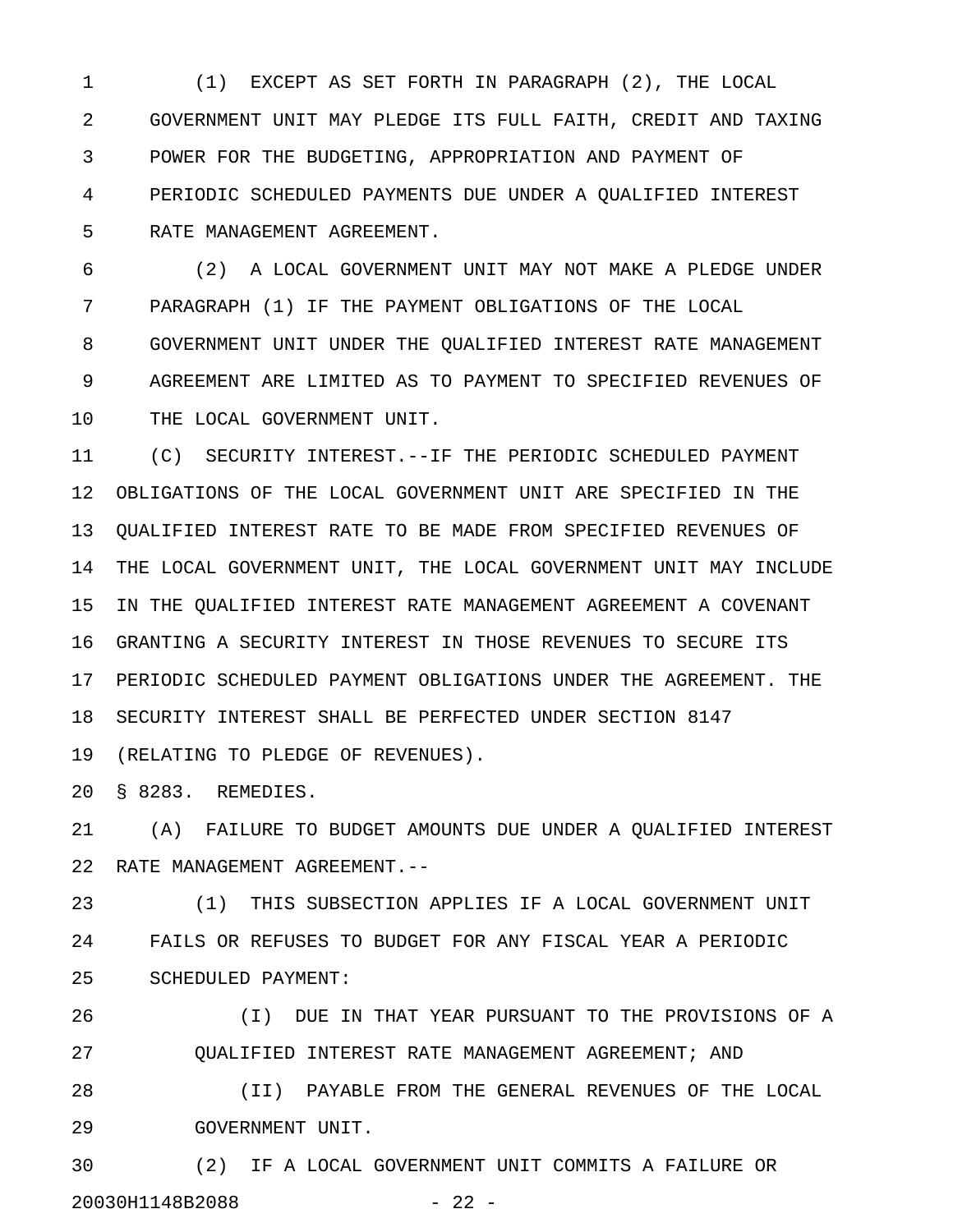1 REFUSAL UNDER PARAGRAPH (1), THE FOLLOWING APPLY:

2 (I) THE OTHER PARTY TO THE INTEREST RATE MANAGEMENT 3 AGREEMENT MAY BRING AN ENFORCEMENT ACTION IN A COURT OF 4 COMMON PLEAS.

5 (II) AFTER A HEARING HELD UPON NOTICE TO THE LOCAL 6 GOVERNMENT UNIT AS THE COURT MAY DIRECT, IF THE COURT 7 FINDS A FAILURE OR REFUSAL UNDER PARAGRAPH (1), THE COURT 8 MAY, BY ORDER OF MANDAMUS, REQUIRE THE TREASURER OF THE 9 LOCAL GOVERNMENT UNIT TO PAY TO THE OTHER PARTY OUT OF 10 THE FIRST TAX MONEY OR OTHER AVAILABLE REVENUE OR MONEY 11 THEREAFTER RECEIVED IN THE FISCAL YEAR BY THE TREASURER 12 THE PERIODIC SCHEDULED PAYMENTS DUE PURSUANT TO THE 13 PROVISIONS OF THE QUALIFIED INTEREST RATE MANAGEMENT 14 AGREEMENT. THE ORDER SHALL BE SUBJECT TO SECTION 15 8281(C)(8) (RELATING QUALIFIED INTEREST RATE MANAGEMENT 16 **AGREEMENTS**).

17 (III) ANY PRIORITY ON INCOMING TAX MONEY ACCORDED TO 18 A SEPARATE SINKING FUND FOR TAX ANTICIPATION NOTES UNDER 19 THE AUTHORITY OF SECTION 8125 (RELATING TO SECURITY FOR 20 TAX ANTICIPATION NOTES AND SINKING FUND) SHALL NOT BE 21 AFFECTED BY AN ORDER UNDER SUBPARAGRAPH (II) UNTIL THE 22 SUM ON DEPOSIT IN EACH SINKING FUND EQUALS THE MONEY 23 WHICH SHOULD HAVE BEEN BUDGETED OR APPROPRIATED FOR EACH 24 SERIES.

25 (B) FAILURE TO PAY AMOUNTS DUE UNDER A QUALIFIED INTEREST 26 RATE MANAGEMENT AGREEMENT.--

27 (1) THIS SUBSECTION APPLIES IF:

28 (I) A LOCAL GOVERNMENT UNIT FAILS TO PAY ANY AMOUNT 29 DUE UNDER A QUALIFIED INTEREST RATE MANAGEMENT AGREEMENT 30 WHEN IT BECOMES DUE AND PAYABLE; AND

20030H1148B2088 - 23 -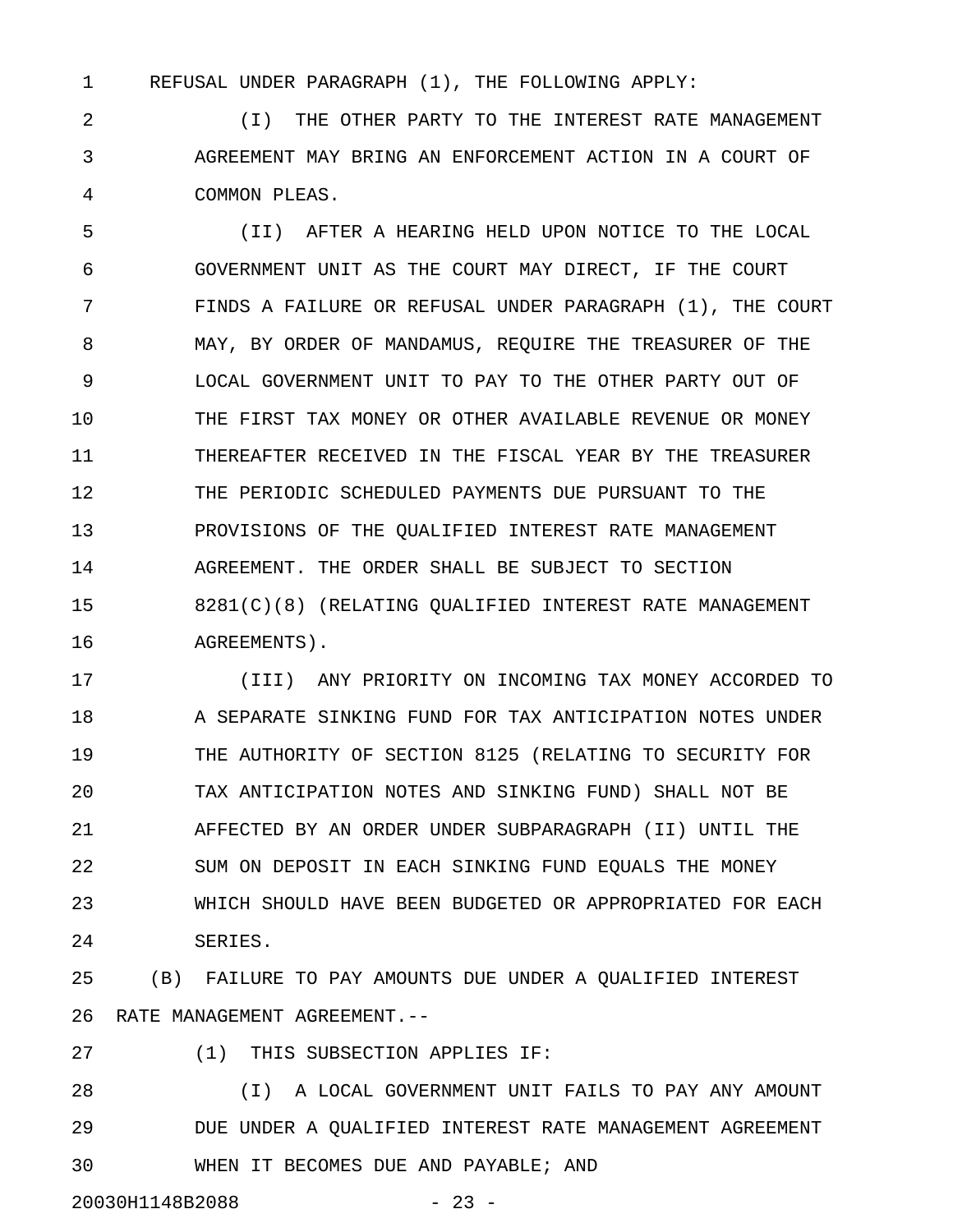1 (II) THE FAILURE CONTINUES FOR 30 DAYS.

2 (2) IF THERE IS A FAILURE UNDER PARAGRAPH (1), THE OTHER 3 PARTY TO THE QUALIFIED INTEREST RATE MANAGEMENT AGREEMENT MAY 4 BRING AN ACTION IN A COURT OF COMMON PLEAS TO RECOVER THE 5 AMOUNT DUE. THIS PARAGRAPH IS SUBJECT TO:

6 (I) THE PRIORITIES UNDER SECTIONS 8125 AND 7 8281(C)(8); AND

8 (II) ANY LIMITATIONS UPON RIGHTS OF ACTION PROPERLY 9 PROVIDED IN THE QUALIFIED INTEREST RATE MANAGEMENT 10 AGREEMENT.

11 (3) THE JUDGMENT RECOVERED UNDER PARAGRAPH (2) SHALL:

12 (I) HAVE AN APPROPRIATE PRIORITY UPON THE MONEY NEXT 13 COMING INTO THE TREASURY OF THE LOCAL GOVERNMENT UNIT; 14 AND

15 (II) BE A JUDGMENT UPON WHICH FUNDING BONDS MAY BE 16 ISSUED PURSUANT TO CH. 81 SUBCH. B (RELATING TO TAX 17 ANTICIPATION NOTES AND FUNDING DEBT).

18 (C) FAILURE TO PAY BY SCHOOL DISTRICTS.--

19 (1) THIS SUBSECTION APPLIES IF A BOARD OF DIRECTORS OF A 20 SCHOOL DISTRICT FAILS TO PAY OR TO PROVIDE FOR THE PAYMENT OF 21 PERIODIC SCHEDULED PAYMENTS, NOT INCLUDING ANY TERMINATION 22 PAYMENTS, DUE PURSUANT TO THE PROVISIONS OF A QUALIFIED 23 INTEREST RATE MANAGEMENT AGREEMENT.

24 (2) A PARTY TO A QUALIFIED INTEREST RATE MANAGEMENT 25 AGREEMENT MUST NOTIFY THE SECRETARY OF EDUCATION OF A FAILURE 26 UNDER PARAGRAPH (1).

27 (3) UPON NOTICE UNDER PARAGRAPH (2), THE FOLLOWING 28 APPLY:

29 (I) THE SECRETARY SHALL NOTIFY THE DEPARTMENT OF 30 COMMUNITY AND ECONOMIC DEVELOPMENT AND THE OFFENDING 20030H1148B2088 - 24 -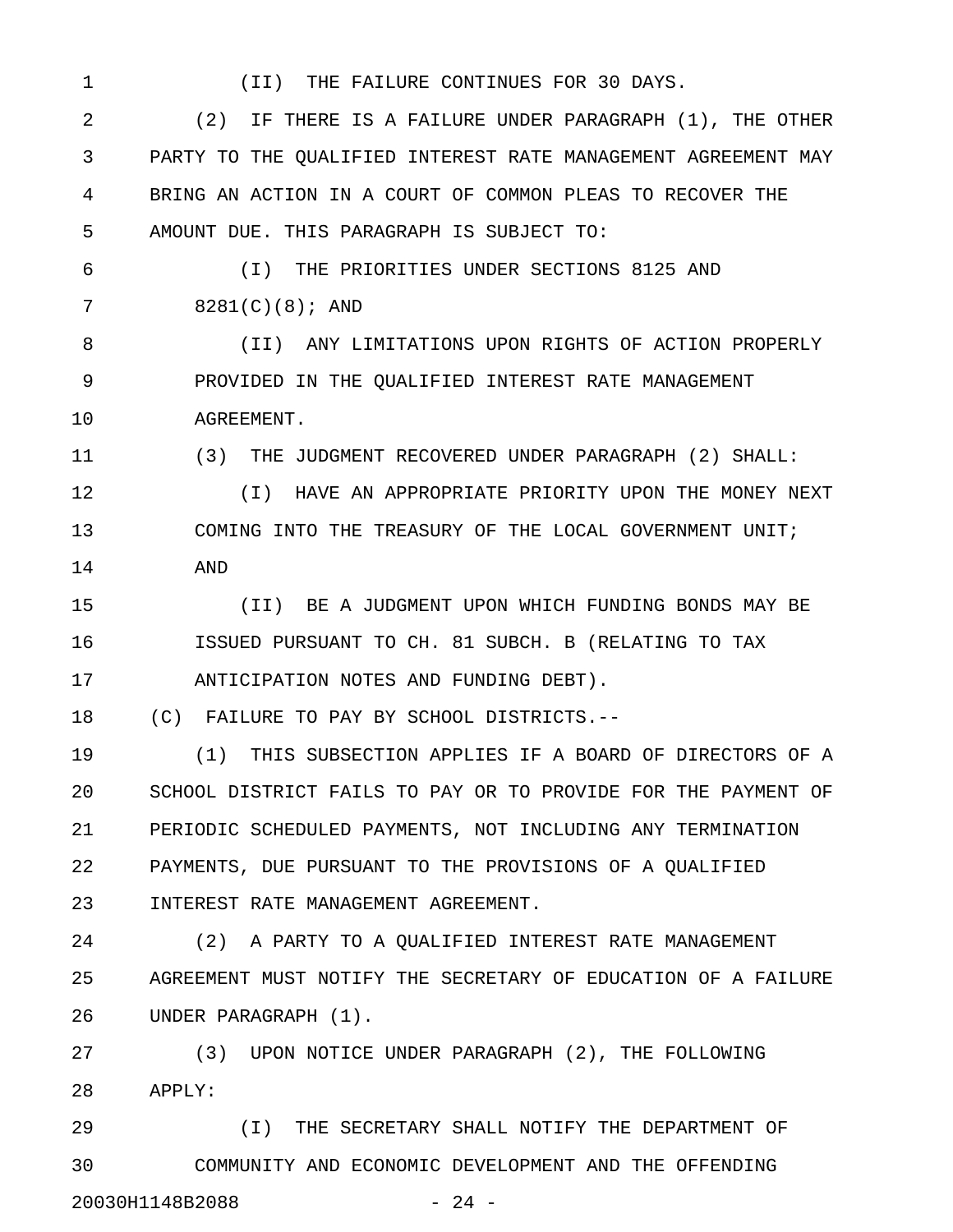1 BOARD OF SCHOOL DIRECTORS.

2 (II) IF THE SECRETARY FINDS THAT THE AMOUNT DUE AND 3 PAYABLE BY THE SCHOOL DISTRICT HAS NOT BEEN PAID, THE 4 SECRETARY SHALL WITHHOLD OUT OF ANY STATE APPROPRIATION 5 DUE THE SCHOOL DISTRICT AN AMOUNT EQUAL TO THE AMOUNT DUE 6 PURSUANT TO THE QUALIFIED INTEREST RATE MANAGEMENT 7 AGREEMENT AND SHALL PAY OVER THE AMOUNT SO WITHHELD TO 8 THE PARTY TO THE QUALIFIED INTEREST RATE MANAGEMENT 9 AGREEMENT TO WHOM THE AMOUNT IS DUE.

10 § 8284. NOTICE AND RETENTION OF RECORDS.

11 (A) NOTICE.--

12 (1) THE LOCAL GOVERNMENT UNIT SHALL FILE WITH THE 13 DEPARTMENT OF COMMUNITY AND ECONOMIC DEVELOPMENT CERTIFIED 14 COPIES OF A RESOLUTION AUTHORIZING A QUALIFIED INTEREST RATE 15 MANAGEMENT AGREEMENT, INCLUDING ANY APPENDIX TO THE 16 RESOLUTION, 15 DAYS FOLLOWING ADOPTION.

17 (2) IF THE MAXIMUM NET PAYMENTS BY FISCAL YEAR FOR 18 PERIODIC SCHEDULED PAYMENTS OF THE LOCAL GOVERNMENT UNIT, NOT 19 INCLUDING ANY TERMINATION PAYMENTS, AND INTEREST ON THE BONDS 20 OR NOTES TO WHICH THE QUALIFIED INTEREST RATE MANAGEMENT 21 AGREEMENT RELATES, EXCEED THE AMOUNT OF INTEREST APPROVED IN 22 PROCEEDINGS OF THE LOCAL GOVERNMENT UNIT WITH RESPECT TO SUCH 23 BONDS OR NOTES FILED WITH AND APPROVED BY THE DEPARTMENT, THE 24 LOCAL GOVERNMENT UNIT SHALL ADOPT AN AMENDMENT TO THE 25 ORDINANCE OR RESOLUTION AUTHORIZING SUCH BONDS OR NOTES 26 REFLECTING SUCH INCREASE. THE AMENDMENT SHALL BE ADVERTISED 27 AND EFFECTIVE AS PROVIDED IN SECTION 8003 (RELATING TO 28 ADVERTISEMENT AND EFFECTIVENESS OF ORDINANCES), AND FILED 29 WITH THE DEPARTMENT. NO APPROVAL BY THE DEPARTMENT OR FILING 30 FEE BY THE LOCAL GOVERNMENT UNIT SHALL BE REQUIRED FOR ANY 20030H1148B2088 - 25 -